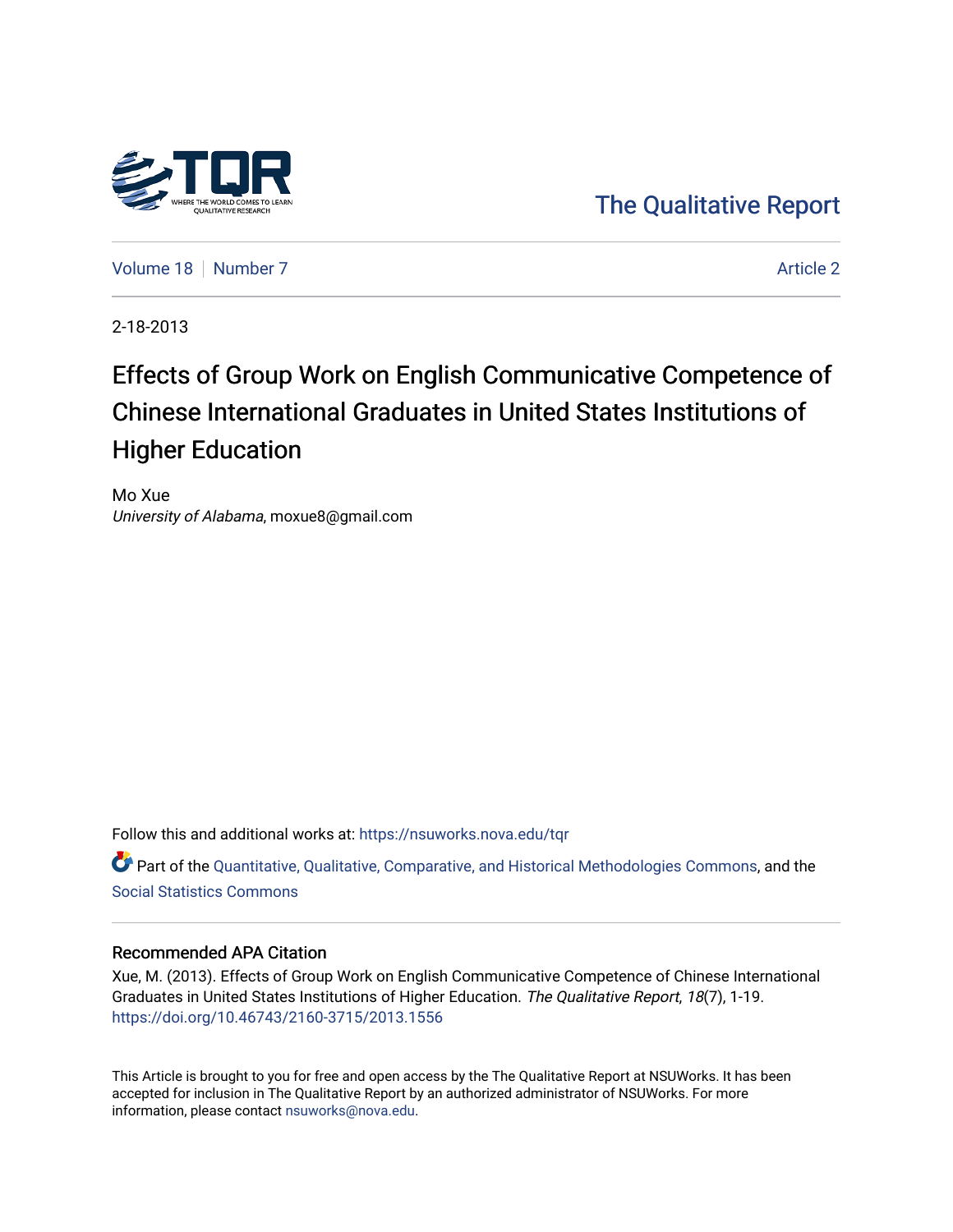# **Qualitative Research Graduate Certificate** Indulge in Culture Exclusively Online . 18 Credits **LEARN MORE**

### Effects of Group Work on English Communicative Competence of Chinese International Graduates in United States Institutions of Higher Education

#### Abstract

This qualitative study investigated 14 Chinese international graduate students' lived experiences with group work and the effect s of group work on their English communicative competence. The interview results showed that these participants' attitudes towards group work went through changes from initial inadaptation or dislike to later adaptation or acceptance, and the time for their adjustment ranged from half a year to one year. The results also revealed that group work greatly improved their English communicative competence in terms of grammatical competence, sociolinguistic competence, and strategic competence. Suggestions for educational researchers, international students, and Chinese EFL instructors were provided.

#### Keywords

Group Work, Communicative Competence, Grammatical Competence, Sociolinguistic Competence, Strategic Competence

#### Creative Commons License



This work is licensed under a [Creative Commons Attribution-Noncommercial-Share Alike 4.0 License](https://creativecommons.org/licenses/by-nc-sa/4.0/).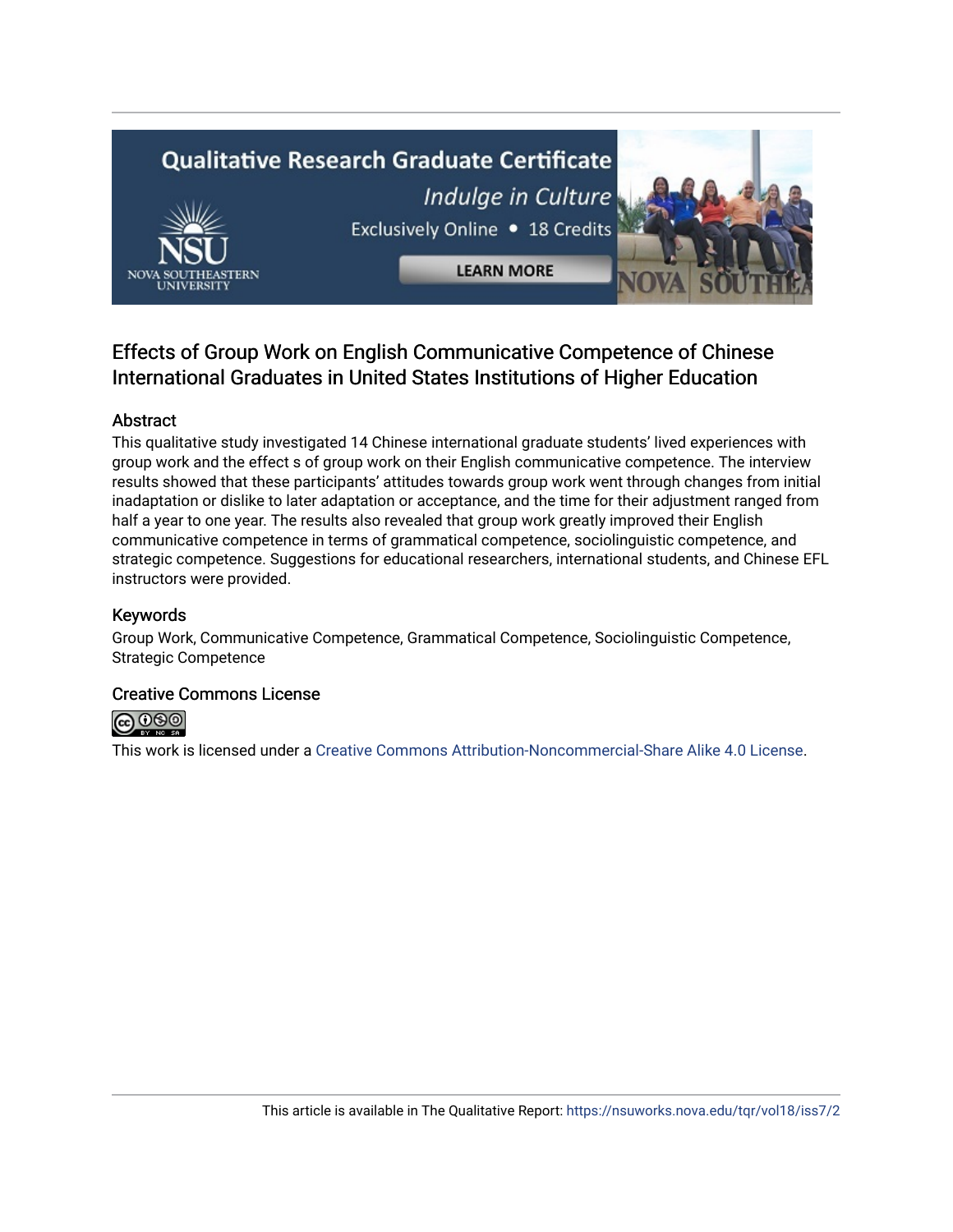

*The Qualitative Report* 2013 Volume 18, Article 14, 1-19 http://www.nova.edu/ssss/QR/QR18/xue14.pdf

## **Effects of Group Work on English Communicative Competence of Chinese International Graduates in United States Institutions of Higher Education**

Mo Xue

University of Alabama, Tuscaloosa, Alabama USA

*This qualitative study investigated 14 Chinese international graduate students' lived experiences with group work and the effects of group work on their English communicative competence. The interview results showed that these participants' attitudes towards group work went through changes from initial inadaptation or dislike to later adaptation or acceptance, and the time for their adjustment ranged from half a year to one year. The results also revealed that group work greatly improved their English communicative competence in terms of grammatical competence, sociolinguistic competence, and strategic competence. Suggestions for educational researchers, international students, and Chinese EFL instructors were provided. Keywords: Group Work, Communicative Competence, Grammatical Competence, Sociolinguistic Competence, Strategic Competence*

In the past three decades, with the increasing development of China and frequent international communications, more and more Chinese students have come to Western countries such as America, Canada, Britain, and Australia to pursue higher education degrees. According to the Chinese embassy in America (2003), more than 580,000 Chinese students have gone abroad to pursue advanced studies since the Chinese politician and diplomat, Xiaoping Deng, implemented the reform and open-up policy in 1978. Among the international students who attend U.S. universities and colleges, Chinese students constitute one of the largest international student bodies (Institute of International Education, 2011; Orleans, 1988; Wan, 2001). In the academic year 2010-2011, 157,558 students from China enrolled in U.S. institutions of higher education, an increase of 23 percent from the previous year (Institute of International Education, 2011). According to the Chronicle of Higher Education (2012), Chinese students have typically been concentrated in the pursuit of graduate degrees. Even though they have studied English as a second language (L2) for many years in China and performed well in the Test of English as a Foreign Language (TOEFL), Graduate Record Examination (GRE), or International English Language Testing System (IELTS), they are generally supposed to and have been found to encounter various difficulties and lack confidence when expressing themselves to native speakers (NSs) of English (Orleans, 1988; Rao, 1976; Taylor, 1987). The deficiency in English affects international students' academic performance and impacts their ability to socially interact with others (Sherry, Thomas, & Chui, 2010; Yeh & Inose, 2003).

As one of the most influential foreign student groups on American campuses, Chinese students are bound to encounter great challenges and difficulties in adapting to American pedagogical culture due to the great differences in pedagogical culture and expectations between the two nations (Perkins, 1977; Yan & Berliner, 2011). In China, the class is usually didactic and teacher-centered with fewer interactions, and independent thinking and learning have always been stressed. By contrast, one distinguishing characteristic of U.S. education is that group work, one type of cooperative learning, has been widely used. Thus, problems might occur when Chinese students experience or adjust to a new pedagogical culture (Sawir, 2005). Under the interaction of two different pedagogical traditions, how do Chinese students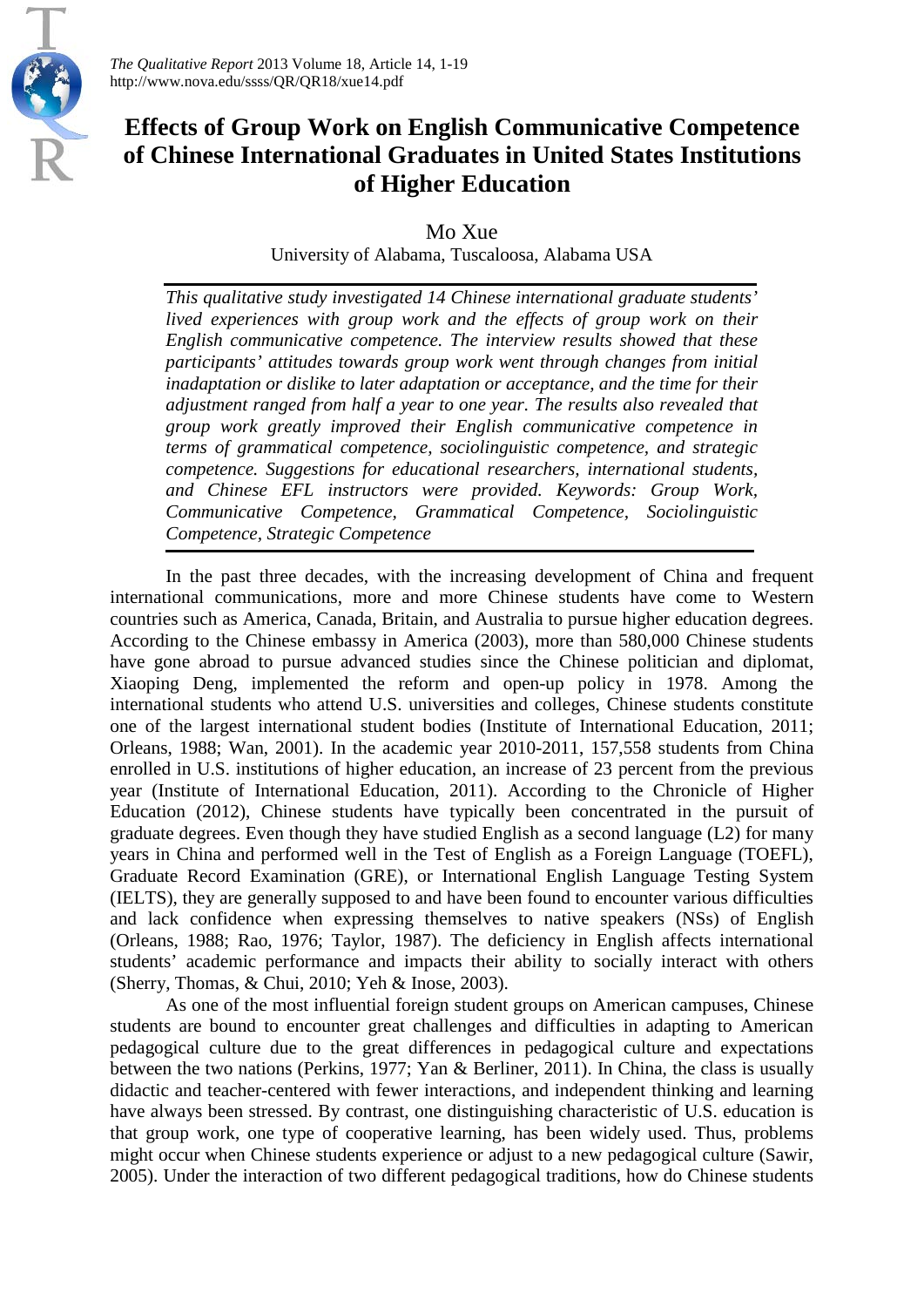with limited English proficiency perceive group work, what challenges have they faced when cooperating with native group members, and how do they cope with these challenges and adapt themselves to group work? The present study attempts to investigate Chinese graduate students' lived experiences with group work and the effects of group work on their English communicative competence by addressing the following research questions:

- 1. What are the lived experiences of Chinese graduate students with group work?
- 2. How did group work influence Chinese graduate students' English communicative competence in terms of grammatical competence, sociolinguistic competence, and strategic competence respectively?

#### **Literature Review**

#### **Definition of Communicative Competence**

Since the concept of communicative competence is fundamental to this study, it is necessary to briefly summarize the term. In 1965, Chomsky, the generative linguist, first distinguished the term "competence" from "performance". He proposed that competence indicates the internalized linguistics and grammatical knowledge of the language user, but has nothing to do with the actual use of language in concrete situations, whereas performance means the practical usage of language in a specific social context. Disagreeing with Chomsky's exclusion of the socio-cultural features of language from his definition of competence, Hymes (1972) coined the term "communicative competence" that refers to a language user's grammatical and social knowledge about how and when to use utterances appropriately. He stated that communicative competence consists of four types of abilities:

1. Whether (and to what degree) something is formally *possible*;

2. Whether (and to what degree) something is *feasible* in virtue of the means of implementation available;

3. Whether (and to what degree) something is *appropriate* (adequate, happy, successful) in relation to a context in which it is used and evaluated:

4. Whether (and to what degree) something is in fact done, actually *performed*, and what its doing entails (Hymes, 1972, p. 281).

Afterwards, many scholars did research on communicative competence and provided various definitions and classifications. Canale and Swain (1980) redefined communicative competence as consisting of three components: grammatical competence, sociolinguistic competence, and strategic competence. Grammatical competence can "be understood to include knowledge of lexical items and of rules of morphology, syntax, sentence-grammatical semantics, and phonology" (Canale & Swain, 1980, p. 29). Sociolinguistic competence consists of two sets of rules: sociocultural rules and rules of discourse (Canale & Swain, 1980). Sociocultural rules specify the ways in which speakers' utterances are produced and understood appropriately in a specific sociocultural context, and rules of discourse are about "the extent to which appropriate attitude and register or style are conveyed by a particular grammatical form within a given sociocultural context" (Canale & Swain, 1980, p. 30). Strategic competence is "made up of verbal and non-verbal communication strategies that may be called into action to compensate for breakdowns in communication due to performance variables or to insufficient competence" (Canale & Swain, 1980, p. 30). Canale and Swain's model of communicative competence have great influence on L2 teaching and learning. In 1990, Bachman put forward the concept "communicative language ability" that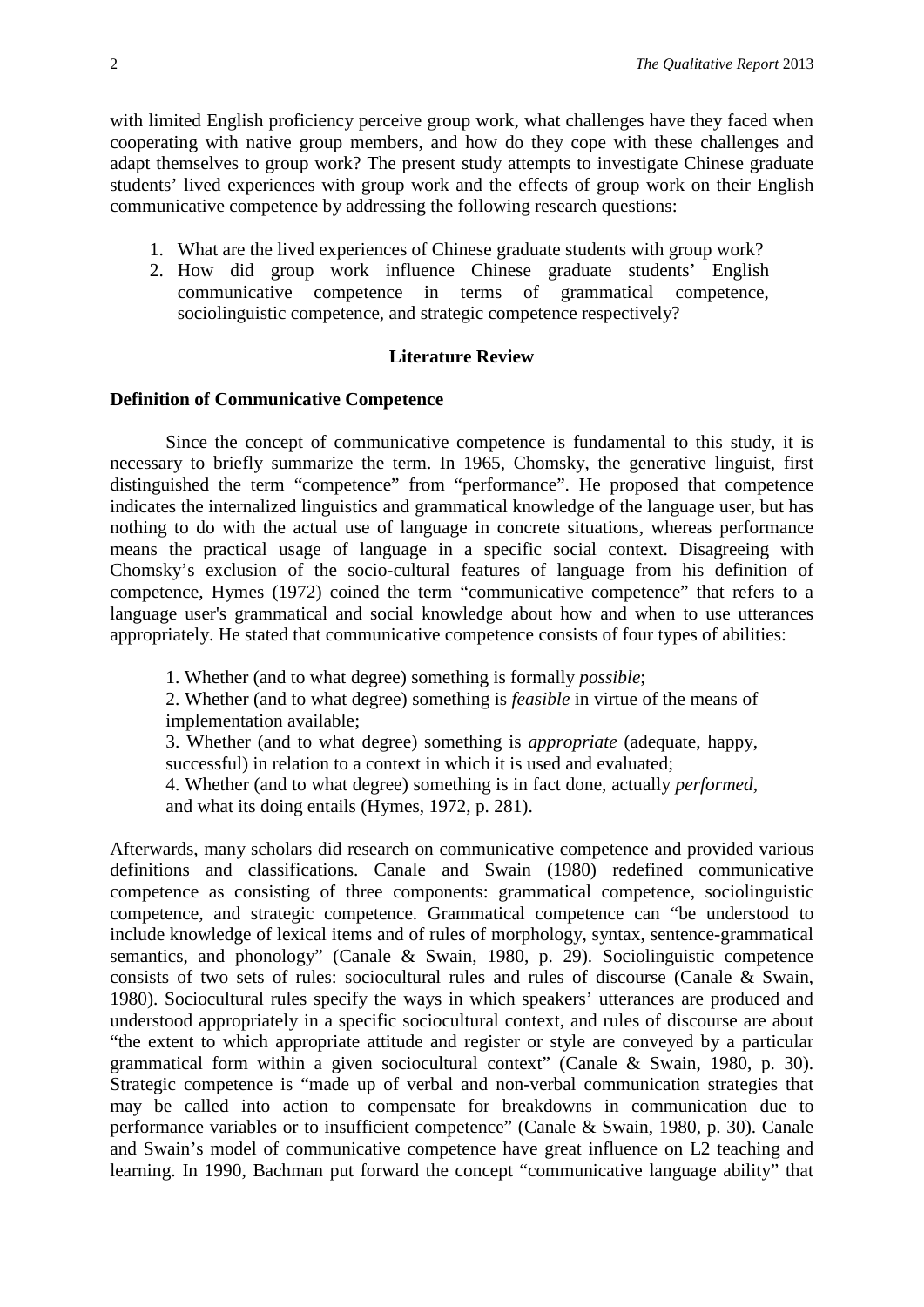"can be described as consisting of both knowledge, or competence, and the capacity for implementing, or executing that competence in appropriate, contextualized communicative language use" (p. 84) and includes three components: language competence, strategic competence, and psychophysiological mechanisms. Up to now, many studies have addressed the development of students' communicative competence (e.g., Gilmore, 2011; Greenewald, 1980; Helt, 1982; Zha, Kelly, Park, & Fitzgerald, 2006).

This study is rooted in Canale and Swain's (1980) model of communicative competence.

#### **Group Work**

Group work as a form of cooperative learning means that several people work together to finish a certain task or achieve a certain learning goal (Adams & Hamm, 1990; Bormann & Bormann, 1976). It has been applied into classrooms in various formats: evidence-based learning, problem-based learning, snowballing, buzz groups, jigsaw, and the group investigation method, etc. (Edmunds & Brown, 2010; Williams, 2011). Previous literature suggests that group work could arouse students' learning interests, cultivate their exploring ability and creative thinking (Davidson & Worsham, 1992; Johnson & Johnson, 1994; Johnston & Miles, 2004) and improve their team spirit and social communication skills (Fearon, McLaughlin, & Eng, 2012; Olivera & Strauss, 2004). Over the past several decades, it has emerged as an important instructional practice in the field of L2 education. Many researchers have claimed that group work is beneficial to L2 learners by offering many and diverse opportunities of interacting directly with the target language (e.g., Doughty & Pica, 1984; Long, Adams, McLean, & Castafios, 1976; Pica & Doughty, 1985; Taylor, 1987). Long and Porter (1985) claimed that students engage in more negotiations for meaning in the small group than in teacher-centered, whole-class settings. This study indicates that group work improves the quality of student talk by increasing language practice opportunities. A study by Bejarano (1987) further supports the positive effects of small group cooperative methods on students' English as foreign language (EFL) learning. After comparing 665 seventh-grade students' academic achievement in English between the group work methods and the wholeclass method, he concluded that students in small groups make significantly greater improvement than those using the whole-class method on the test and on the listening comprehension scale. These findings suggest that the communicative approach involved in group work facilitates second language learning. In addition, Sugino (1994) conducted a study with six Japanese learners of English and found that group work enhances their language use. The results show that students would produce more word and communication units in content-focused task than in form-focused task.

Many researchers have addressed Asian students' attitudes towards or behaviors in group work and the results vary. Through interviews, Li and Campbell (2008) found that Asian students show positive attitudes towards group discussions where they could interact with students from diverse cultural background, improve their English language skills, and promote their cultural understanding. They also found that Asian students hold intensely negative views about group assignments. Wong (2004) further noted that Asian students prefer to work individually so that they can manage their own time and "have full control of the final product' (p. 162). However, Tiong and Yong's (2004) quantitative study suggests that Asian students prefer doing group work and learning collaboratively in an informal learning environment, but they have low participations in group discussions in the classroom among peers and teachers. Then, using structural equation modeling, Fushino (2010) conducted a study with 729 first-year university students in Japan and found that beliefs about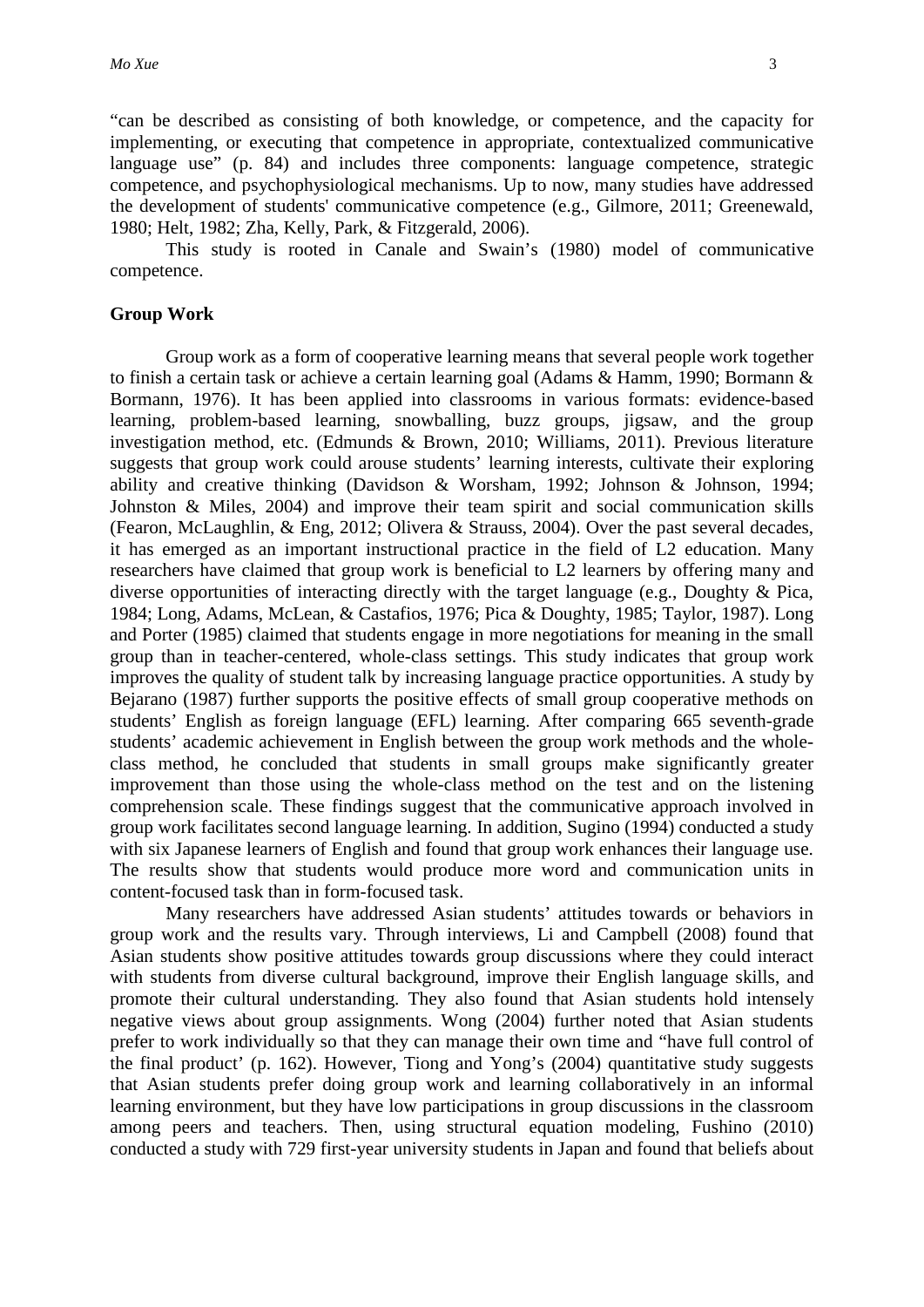L2 group work influenced students' willingness to communicate in L2 group work via communication confidence.

Researchers have attributed Asian students' lack of interest in participating in group work to their inadequate language skills, the influence of their prior learning experiences, pedagogical differences, and their underdeveloped interpersonal communication skills (Holmes, 2004).

Although a growing body of literature has investigated the effects of group work on L2 learning, the majority of the research deals with this issue in experimental settings or L2 classes where all group members are L2 learners sharing the same socio-cultural background. However, for Chinese graduate students in U.S. institutions, they participate in a group in which nearly all of the other group members have grown up in a totally different culture and are NSs of English. Besides, due to China's national condition and educational system, group work has not been widely applied to L2 classes and the instruction of other disciplines. As a result, most Chinese graduate students seem a little unfamiliar with this type of cooperative learning mode. In this case, how do they perceive themselves and group work when confronting cultural and pedagogical differences? This population needs attention from educational researchers. However, review of previous literature shows that little is known about the perceptions of Chinese international graduates as they engage in group work as well as the effects of group work on their English communicative competence in an authentic L2 context. This study intends to enrich the available resources addressing this issue. Since the participants are from different disciplines, group work to be studied includes group discussion or group project both in and out of class and consists of only several people. The focus of this study is to examine students' lived experiences in English communications with native speakers during group work.

#### **Methodology**

#### **My Role as the Researcher**

As a Chinese international graduate student coming from a pedagogical culture which has advocated the teacher-centered approach, I have studied in one public U.S. university where this study was conducted for more than 3 years. Over these years, I have encountered some difficulties and confusions in my study due to the differences between the two educational traditions and my limited English communicative proficiency. I also went through the process of pedagogical cultural adaption.

Since I had similar educational backgrounds and overseas learning experiences with the participants, I took the role of an insider researcher. The commonalities between us afforded me access into this cultural group. I can get a deep understanding of their ways of thinking and meanings of behaviors and have an established intimacy with them which "promotes both the telling and the judging of truth" (Bonner & Tolhurst, 2002, p. 9). Nevertheless, the insider role would bring my subjective biases into the data analysis and interpretation process, so I conducted member checking and peer debriefing to challenge my positionality.

#### **Method**

A qualitative phenomenological approach (Husserl, 1931) was employed to gain an indepth insight into Chinese international graduate students' lived experiences with group work in a real L2 context and the effects of group work on their English communicative competence from their perspective. Phenomenology is a method which "aims to get 'to the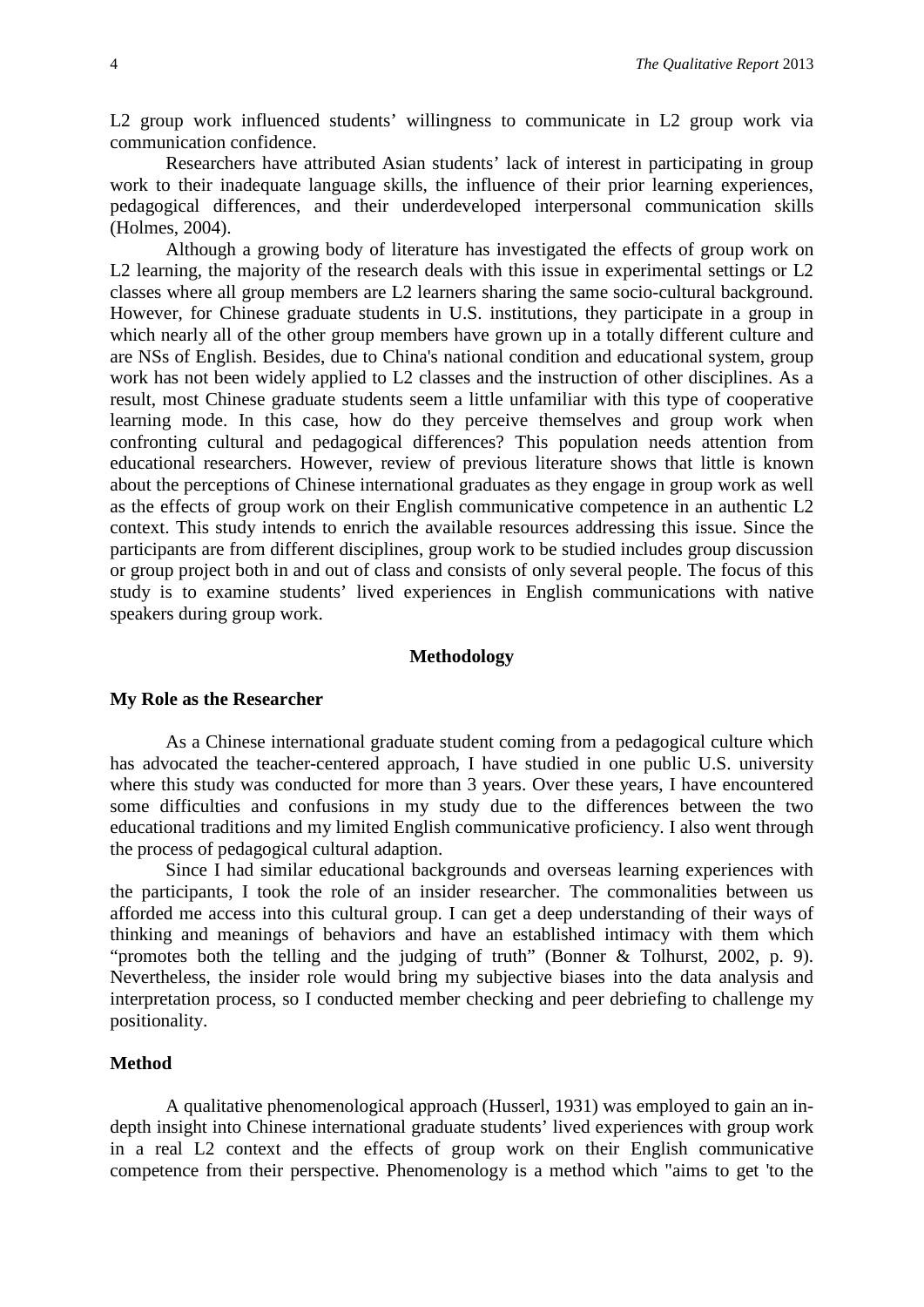things themselves' through creating written descriptions of personal experience as the source of all claims to knowledge" (Conklin, 2007, p. 276). According to Moustakas (1994), it requires the researcher to cut through his or her taken-for-granted assumptions, look at things openly, and make sense of the meanings by allowing his or her consciousness to interact with the things.

#### **The Site**

This study was carried out at a large, research-intensive public university in the Southeast of the United States. The enrollment of international students and recruitment of international faculty indicates its efforts to diversify the campus culture and promote crosscultural communications and interactions. At this university, the number of international students who come from about 90 countries occupies 5 percent of the total number of students. On the front wall of the international service center building, ten flags have been displayed, representing the top ten countries in terms of the number of international students. Among them, China ranks first, and India as the second. The purpose of displaying flags is to welcome international students to further their study in America.

#### **The Participants**

Fourteen Chinese graduate students in the disciplines of English, communication, education, business, human science, and computer science were selected to participate in this study through purposeful sampling (Patton, 1990). The criteria for sample selection included: Chinese students who were non-native speakers (NNSs) of English, got bachelor degrees from Chinese institutions of higher education, and had studied for master or doctoral degrees at this university for more than one year. Among the participants, eight were females and six were males; nine were pursuing doctoral degrees, and five were pursuing master degrees. Their ages ranged from 24 to 38, with the mean age of being 27. The length of their stay in the U.S. ranged from one year to three years.

#### **Data Collection**

The study had been approved by the Institutional Review Board (IRB) of my institution prior to implementation. Data were collected through interviews. Before the interviews, the purpose and research design of this study, and the guarantee of their privacy and data confidentiality were explained to the participants. After they agreed to participate in this study, IRB consent forms were signed between both parties.

Face-to-face semi-structured interviews were conducted with the participants individually in a private setting, such as the participants' apartment or personal office, or in a public place such as the library. Each interview lasted for approximately 40 minutes. A semistructured interview protocol was drafted in advance so that I could pose emerging questions based on participants' responses, facial expressions, and behaviors, and the participants could have a chance to provide a lot of useful information and immerse themselves in a normal conversation. Based on Canale and Swain's (1980) model, questions focused around how Chinese graduate students perceived group work and the effects of group work on their English communicate competence in terms of three aspects: grammatical competence, sociolinguistic competence, and strategic competence. All the participants were allowed to speak Mandarin in the interview so that they could express themselves fully, deeply, and clearly. Interviews were tape recorded and later transcribed verbatim by me. In order to conduct an ethical and participatory research, during the interviews, I tried to keep reflexive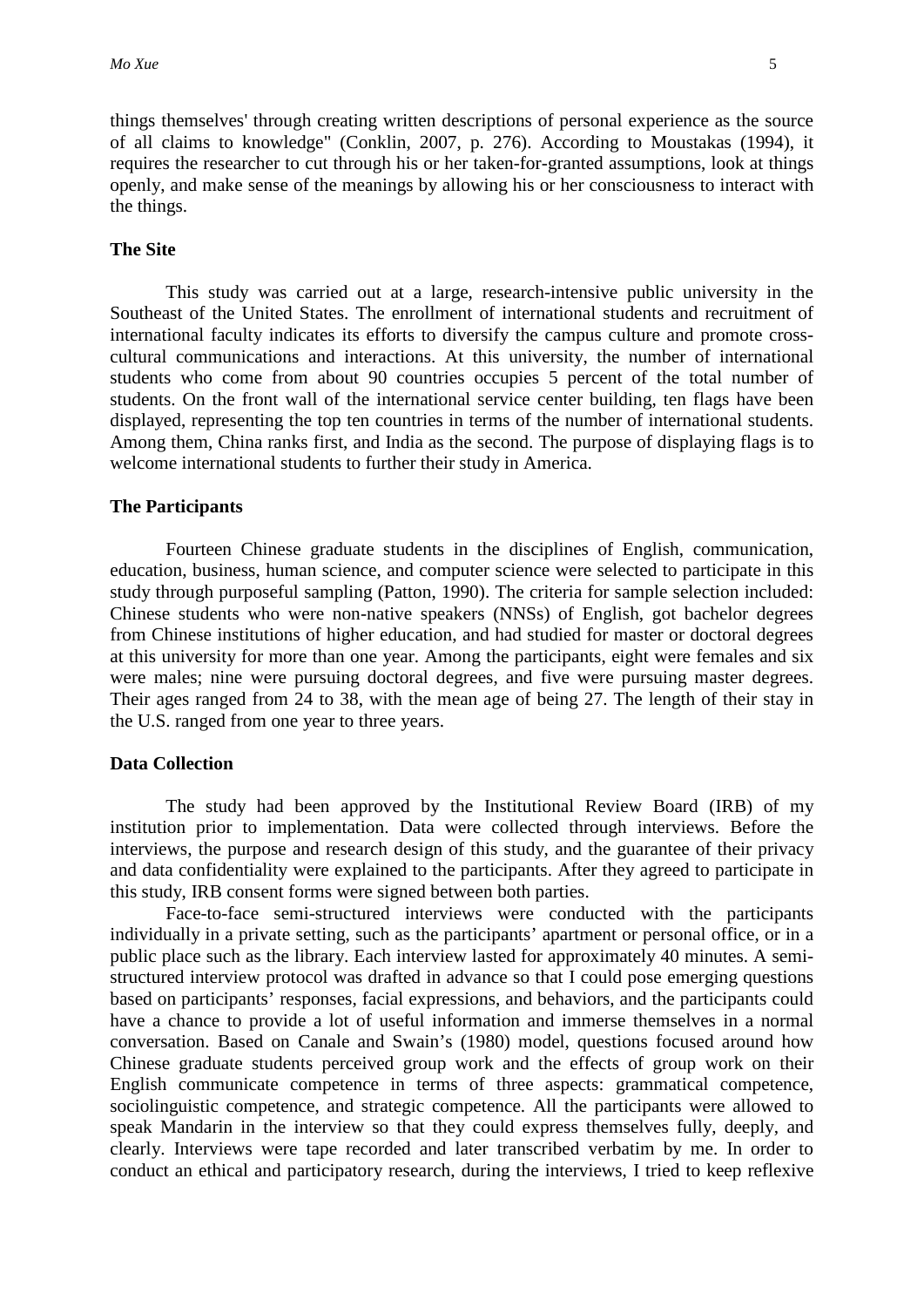on my insider researcher role, value orientation, and language expression. I tried to avoid using emotional and judging words. To ensure the trustworthiness of the data, the participants' remarks which were quoted in this paper were translated to Standard English carefully by me. I approved to be fluent in both English and Chinese. Another professional researcher who was bilingual in Chinese and English was invited to review my translations. Disagreement was negotiated until final complete agreement. All the data were kept confidential, and all identifying data were removed from the results.

#### **Data Analysis and Interpretation**

Date analysis was conducted in several steps. First, I read through all the Chinese transcripts and got a feel for what was being said. Second, I read them carefully a few times, identified key categories and themes, and wrote down my initial reflections. Then, to challenge my positionality as an insider researcher and enhance the validity of this research (Creswell, 1998), peer debriefing was utilized. Peer debriefing is "a process of exposing oneself to a disinterested peer in a manner paralleling an analytical sessions and for the purpose of exploring aspects of the inquiry that might otherwise remain only implicit within the inquirer's mind" (Lincoln & Guba, 1985, p. 308). I invited a professional researcher who was bilingual in Chinese and English to review those Chinese transcripts, emerging categories and themes coded by me, and my reflections. Disagreement was solved through further negotiations. Finally, the professional researcher was given access to the final report to detect whether I involved my subjective biases in data interpretation, over-emphasized a point, or missed something important. As for different opinions, we discussed several times until reaching an agreement. Researchers have suggested that the process of peer debriefing enhances the trustworthiness and credibility of qualitative research (e.g., Creswell, 1998; Lincoln & Guba, 1985; Maxwell, 1996).

Member checking (Marshall & Rossman, 2011) was also conducted either during the interviews or after the study was completed. I shared data, findings, or interpretation with some participants for verification and confirmation, aiming to minimize my predominant voice and strengthen the validity and authenticity of this study.

#### **Results**

#### **Changes in Behaviors and Attitudes towards Group Work**

The data showed that these participants' attitudes towards group work went through changes from initial inadaptation or dislike to later adaptation or acceptance, and the time for their adjustment ranged from half a year to one year. Their initial inadaptation was largely due to two reasons: limited English proficiency in speaking and listening, and pedagogical differences between the U.S. and China.

Nearly all the participants reported that their "insufficient English speaking and listening ability" was a main impediment to their active participations in group work. Language barriers directly resulted in their little speaking or passive participations in activities such as group discussions, presentations, or project writing tasks. One participant in communication recalled her inner conflicts upon arrival:

I was unused to group work at that time because of my poor oral English. I had difficulties in English expression. I couldn't express myself fluently in English. … Sometimes I really felt embarrassed and guilty because I couldn't make contributions to my group.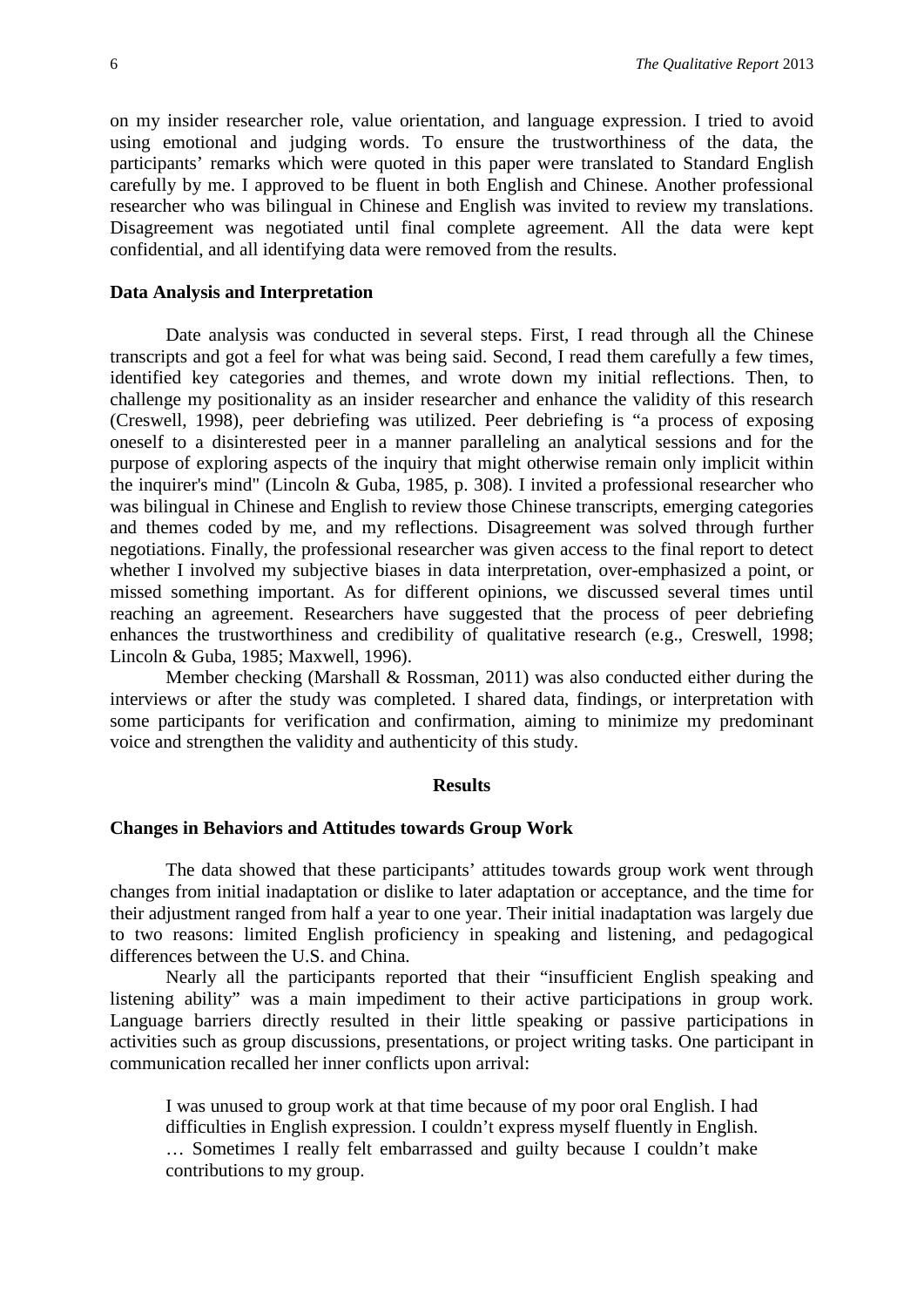Limited speaking ability kept her from communicating effectively with NSs and made her frustrated and unsatisfied with her performance in the presence of group members. One male participant in business shared similar experiences:

It was really a hard time for me. You know, they spoke English so fast, and I couldn't follow and keep up with their pace. I spoke very slowly, so I rarely spoke.

His low participation in group discussion manifested a lack of confidence in English. Several other participants also said that they were "unwilling to open their mouths" to discuss with group members because of their inferior English oral skills.

Besides speaking, limited listening proficiency played a negative impact on many participants' engagement in group work, as one participant who had been in the U.S. for more than two years complained,

You know, Americans had different accents. In the beginning, I couldn't understand what they were talking about, particularly when I was not familiar with the learning contents. So I couldn't respond to them. ... This made me crazy.

The reason for his difficulties in understanding diverse accents and intonations was raised by another female participant majoring in education. She said,

In China, we practiced listening using Standard English materials. But after I came here, I had to adapt to different accents. … I did try my best, but I still had difficulties in understanding what my group members said.

These participants' perceptions of their English communicative competence and their performances in group work upon entry into the graduate program reflected the shortcomings of China's EFL instruction which focused on reading and writing, while almost totally ignoring listening and speaking. It is not only China that has shortcomings in language instruction. Many researchers reported international students' difficulties in communicating orally in English-speaking countries (Liu, 2011; Trice, 2004).

In addition, pedagogical differences between the two educational systems served as another factor for these participants' initial dislike of group work. According to the participants, the teacher-centered approach employed in China provided them with few opportunities for discussion. Thus, when being exposed to group work, they encountered constraints resulting from their previous learning experiences in China. For instance, one female participant in business told,

Frankly speaking, I didn't like group discussion at the beginning stage. I didn't know why to use it. In China, you know, the teacher taught, and we only listened. We needn't say anything. … I was not interested in others' ideas. I was interested in the instructor's lecture.

Her inclination to listen and disinterest in meaning negotiations reflected pedagogical cultural shock that she was undergoing. Another participant also commented,

Sometimes, I really thought it [group work] was a waste of time. … I thought the professor could give lecture to us.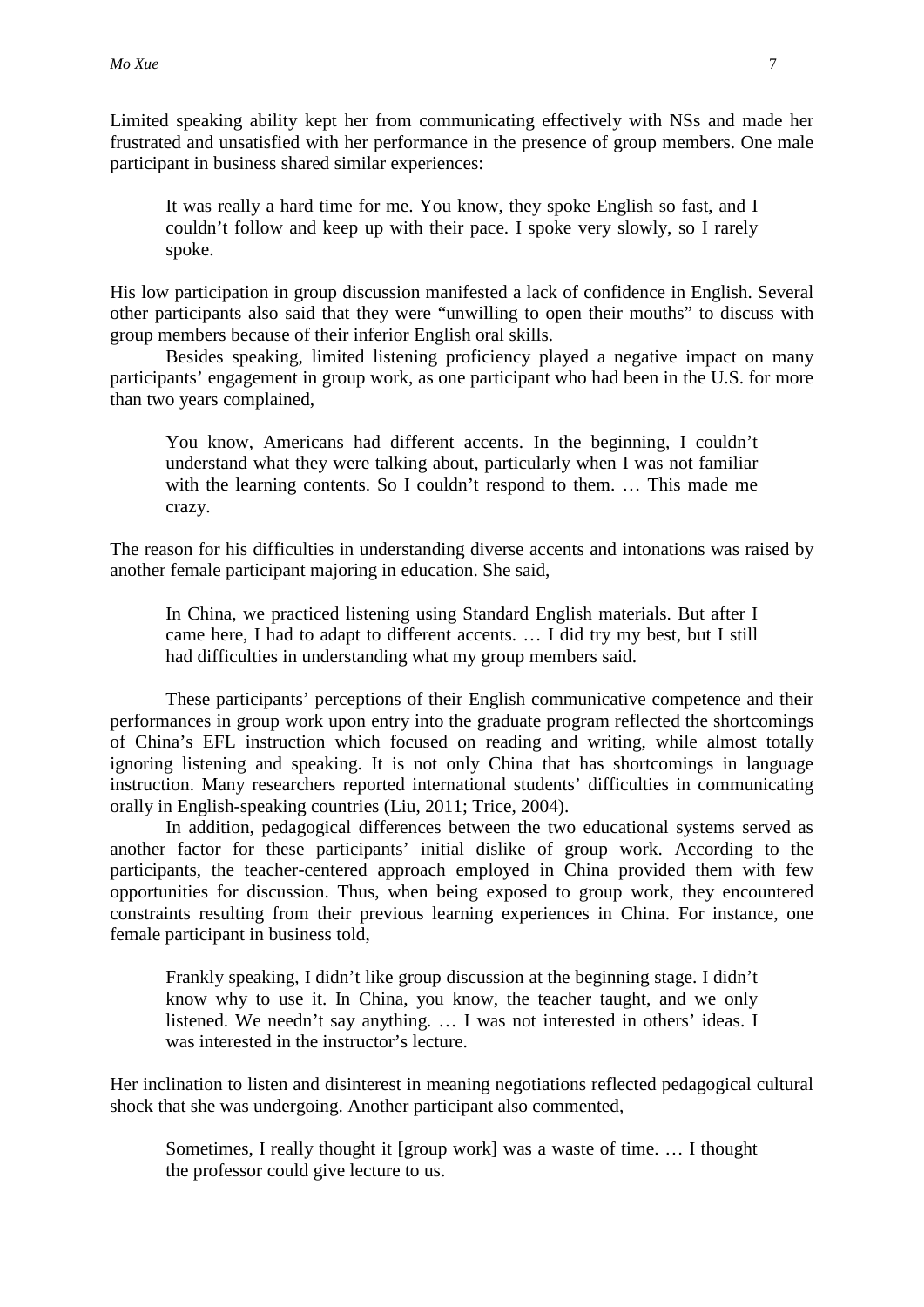His words reflected his unfamiliarity with group work and its functions. Several other participants also held similar attitudes towards group work. Their preference for lecture suggested that independency rather than cooperation had been appreciated in Chinese education. Their responses indicated that having rarely experienced other teaching methods, they tended to take it for granted that teacher-centered approach is the only way of learning. When placed in cooperative learning environment, they could not adapt themselves to group work immediately. Cultural transfer occurred when they understood group work based on their past experiences or still within their original cultural framework.

However, after half a year to one year, these participants' behaviors and attitudes towards group work changed a lot. They took a proactive role in group work activities by starting a conversation, eliciting information, and offering feedback to group members. They even would like to lead the whole group to finish assignments or tasks. They became aware of the purposes and advantages of group work and found that they had benefited significantly from it in a number of ways, such as development of collaborative spirit and team skills, making friends, broadening and deepening expertise knowledge, as well as improvement of English communicative competence, etc. All these indicated that their adjustment to the U.S. pedagogical culture. Since this study mainly intended to investigate the ways in which group work improved Chinese graduates' English communicative competence, the other benefits were not addressed here.

#### **Effects of Group Work on Grammatical Competence**

Sufficient grammatical knowledge and competence serves as an essential basis for EFL learners' clear and accurate expression and transfer of their opinions and intentions. In this study, only two participants reported not benefiting much from group work in improving their grammatical accuracy owing to their attention to the projects. The remaining participants acknowledged that group work ameliorated their grammatical competence across various grammatical features including pronunciation, vocabulary usage, and sentence structure by exposing them to real language resources and providing a variety of opportunities to practice English with NNs in a natural way.

In some cases, Chinese students' incorrect pronunciations were not recognized at once by NSs of English. However, based on the language context, native group members could guess the exact words Chinese students wanted to speak and then provided the correct pronunciations. Group members' corrections strongly reinforced these participants' memory. As one participant in educational psychology remarked,

Once I said a word, but I couldn't remember it now. They didn't understand me. But one lady from Singapore speculated the word and uttered it for me. Others understood. Through comparison, I realized the problems of my pronunciation.

With the help of group members, the participants noticed the pronunciation gap between them and native speakers. Afterwards, they consciously refined their own by imitating native group members' pronunciations, intonations, or stress patterns.

Besides, all the participants mentioned their improvement in vocabulary usage. Through collaborative learning tasks and group discussions, Chinese students noticed the differences in vocabulary usage between them and other group members with higher language competence. Some group members would directly correct their inappropriate use of words or phrases. One student majoring in English said,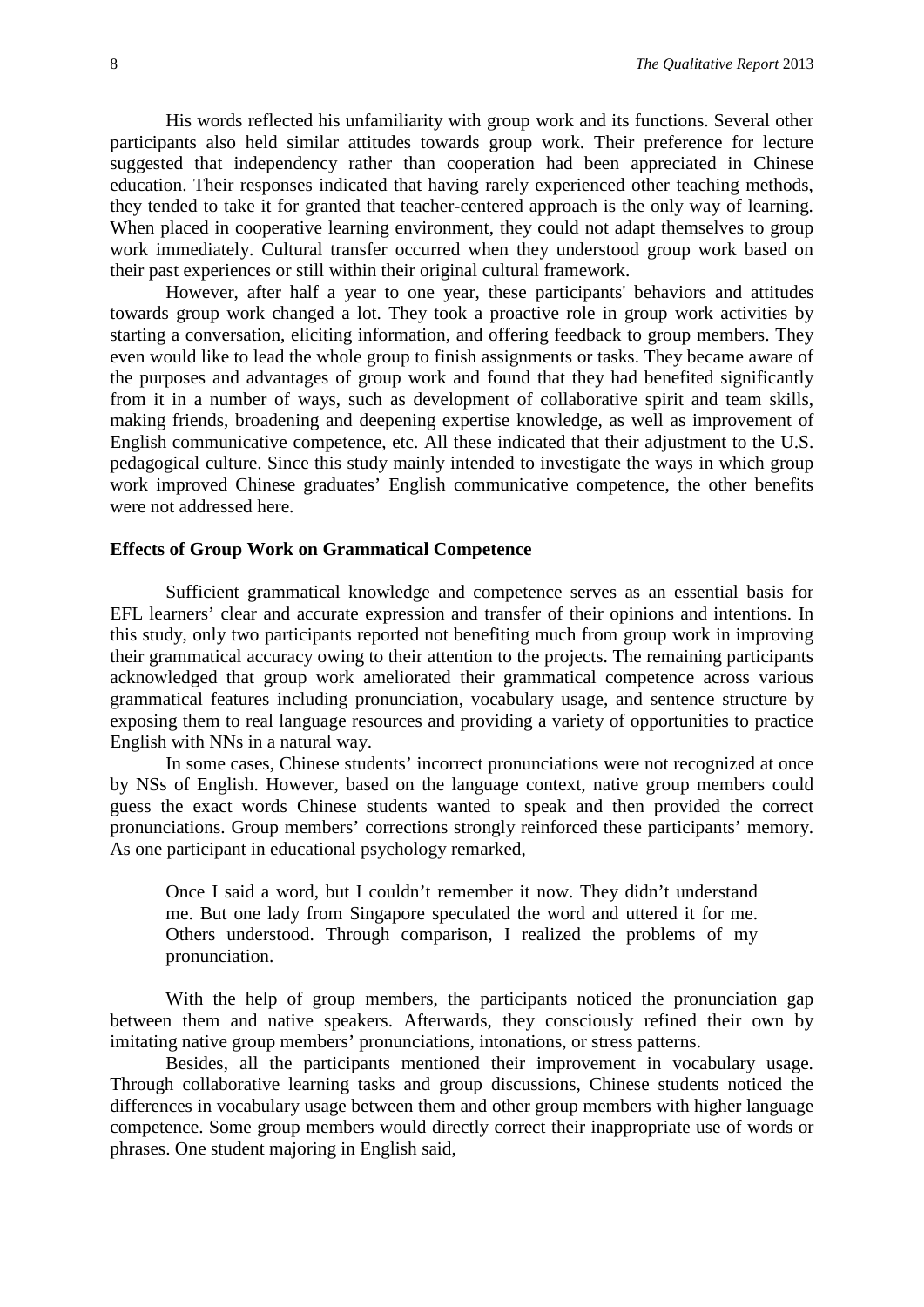I wanted to express that I couldn't see distant things clearly. I used "shortsighted", but one group member told me that "nearsighted" was better. This gave me a deep impression.

Many participants like him reported that they learned a lot of new words, phrases, idiomatic expressions, and slangs from group members' expressions. Small group discussions also helped them "recall many words or phrases" from their vocabulary stock.

In addition to the improvement in pronunciation and vocabulary, most participants said that group work helped them refine their sentence structures no matter in speaking or writing. They acquired better ways of expressing the same message. As one participant noted,

Sometimes after I spoke one sentence, some group members repeated it to make sure whether this was what I intended to say. I found their sentence structures were better than mine. ... I realized that I could have expressed my ideas in a better way.

This participant further spoke of her efforts to restructure and produce native-like utterances. When a group needed to cooperate to write a project, many participants usually asked group members to modify their language. One participant said,

Since I was a Chinese, there must be some language errors in my writing. So I asked them to modify my writing. They gave me many good suggestions. … In my opinion, this was a facilitating process. It was encouraging.

Several other participants who had similar experiences told that they examined group members' writing and tried to adopt their better sentence patterns, vocabulary usage, and writing styles.

#### **Effects of Group Work on Sociolinguistic Competence**

According to the participants, besides inadequate grammatical competence, another factor affecting their language performance in group work was that they had no idea of what, when, and how they should speak to group members upon their entry. Group work consisting of social and cultural members greatly assisted them in recognizing cross-cultural differences and acquiring the norms, knowledge, and social rules of the target language culture. Their improvement in sociolinguistic competence was mainly manifested in their increasing mastery of socio-cultural knowledge and ability of using language appropriately.

The participants responded that through frequent discussions, collaborations, and observations of group members' behaviors and attitudes, they became more aware of Americans' characteristics, the topics interesting them, and their favor of praise and compliment. One female participant said: "Group work created a lot of opportunities, both inside and outside of the classroom, for me to know about Americans and their culture." She continued her story,

Sometimes, we negotiated a group project at someone's home. … Besides the project, we usually talked a lot about other things, for example, their families and interesting stories. … It was like a party, a social work activity. I felt more relaxed to talk with them.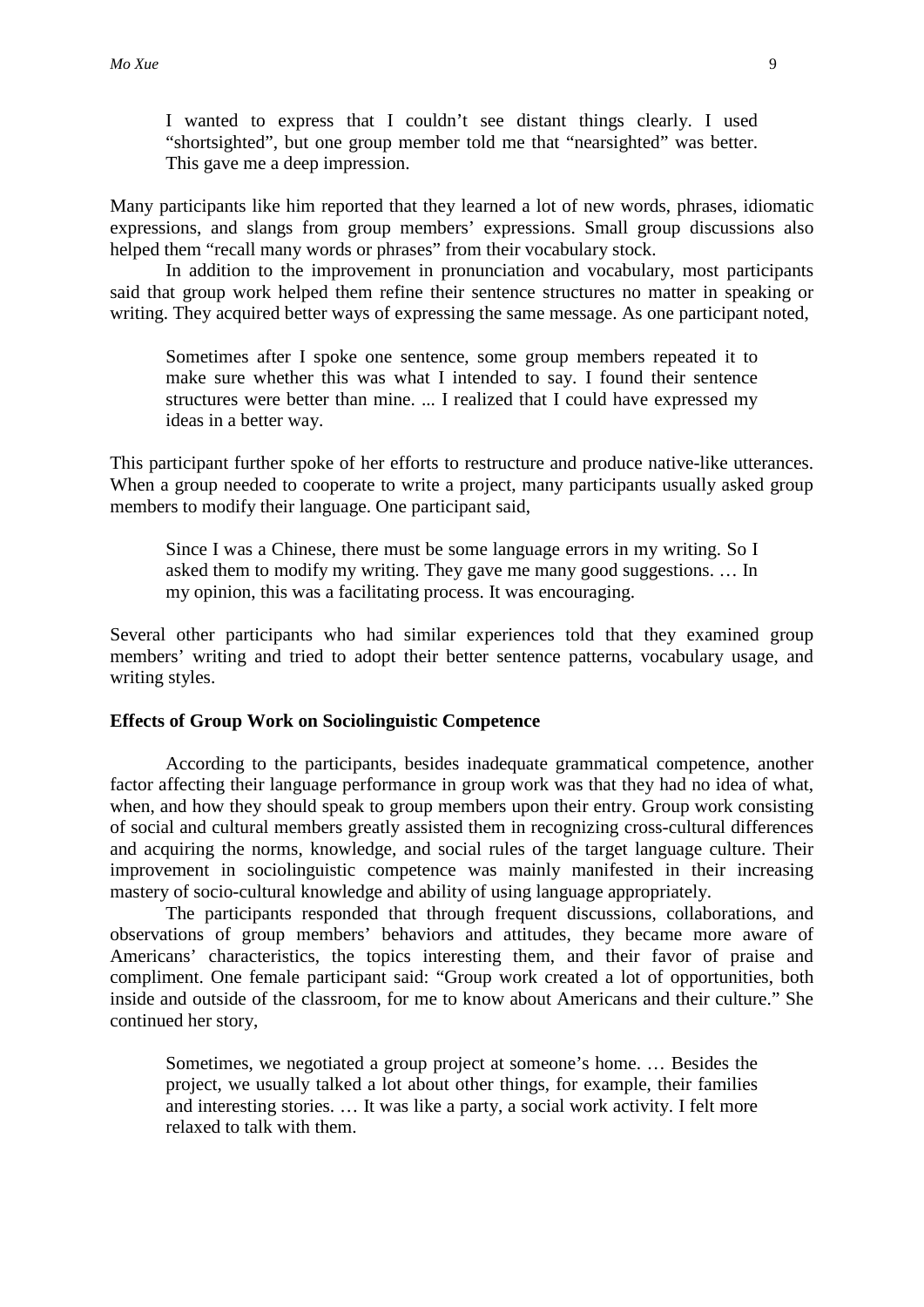Group work in this way enabled her to delve deeply into Americans' family lives. Many other participants agreed that they gradually came to understand Americans' characteristics through group interactions, which played an important role in shortening the psychological distance between them and group members. For example, one participant talked about the positive influence of his familiarity with Americans on his changes in thought and action,

At first, I didn't talk much with Americans because I didn't know how to talk with them. Also, I didn't have many opportunities to talk with them. But I had to communicate with others if we were required to finish a task together. … I found that most Americans were warmhearted and talkative. This made me relaxed. … I can talk freely with Americans now.

After realizing that most Americans were friendly, easygoing, polite, and direct, many participants like him gradually got rid of their previous prudence and shyness, and opened their hearts.

The interview results also showed that during the collaborations for a group task, Chinese students and their group members not only discussed learning contents with others, but also shared their own experiences and cultures. Group work expanded Chinese students' cultural knowledge. Some participants were deeply impressed by American Christian culture. One female participant majoring in L2 teaching told that she came to know about the culture of U.S. primary and middle schools from group discussions, for example, the janitor culture. Besides, most participants agreed that football was a popular topic in American culture, as one participant told,

Many group members, especially males, usually talked about football games. When I expressed my opinions about it, I found they were very excited. So I tried to talk more about it. I think this could make us come close to each other.

His discussion of football games with group members indicated his intention to fit the culturally specific encounters.

Furthermore, these participants adopted speaking rules of the target language culture. For example, most participants noticed that U.S. culture had a higher frequency of compliment usage than China where modesty was advocated. One participant commented on her initial conflicts,

When I wrote something or expressed some ideas, others usually praised me. Frankly speaking, I didn't think I wrote or speak well. So, I wasn't used to it and felt somewhat embarrassed. In China, you know, I couldn't receive praise from the teacher. So I often answered "no". ... Later I realized it was inappropriate. I should say "Thank you" as Americans. … Now, I usually gave my praises to others.

Her behavioral changes demonstrated her understanding of the underlying values of showing mutual respect, good will, and encouragement towards individuals in the U.S. culture. Several other participants also mentioned similar experiences. Their initial feeling of confrontation, shyness, and suspiciousness implied that they interpreted a native English speaker's utterance along the sociolinguistic rules of their Chinese language culture. This is a normal phenomenon in the transitional period, as Lado (1961) noted that students would transfer their native culture system to the foreign culture and use the original mode in expression and understanding when they have contact with a new culture. However, their lived experiences in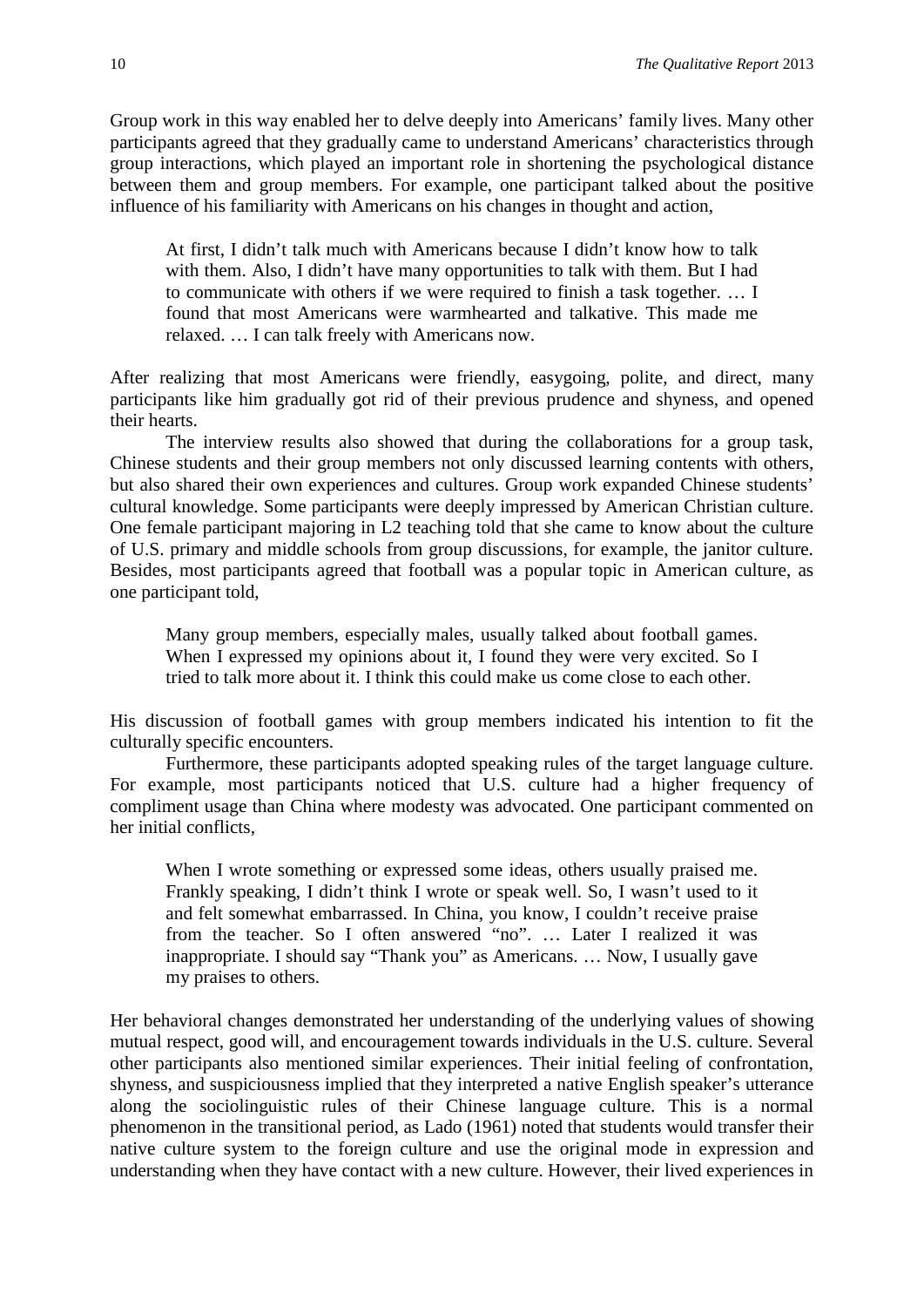group work enabled them to see their sociolinguistic mistakes and then adjust their manners of speaking accordingly. Their transition from initial doubt or refusal of others' compliment to latter active showing of their appreciation of others' performance indicated their acquisition of English sociolinguistic competence and attempt for assimilation and socialization to the target culture.

#### **Effects of Group Work on Strategic Competence**

The data revealed that group work enhanced their ability of employing appropriate communication strategies to make up for deficiencies in language knowledge and repair communication breakdowns. Despite the participants' unfamiliarity with the linguistic term of communication strategy, they used certain communication strategies to handle problems, particularly in oral communications. Through observations of group members' responses or attitudes, the development of conversations, and communication results, they realized what strategies had negative influence on the continuation and outcomes of their conversations and what strategies functioned best for smooth and successful communications with native speakers.

The results showed that the participants realized that use of reduction strategies inhibited the development of their English communicative competence. When being first exposed to the real-life language context, they faced difficulties in generating the target language and could not search appropriate forms immediately from their language repertoire. In this case, they usually used reduction strategies, such as topic avoidance, message abandonment, or use of simple words or sentence structures to replace the ones that they were unfamiliar with. However, based on their experiences, they acknowledged that use of reeducation strategies hindered the continuation of the conversations and caused others' misunderstandings. For example, one student in communication commented,

At first, I usually avoided talking much about the issues that were difficulty for me to express. I just listened. Everything seemed good. But some group members misunderstood that I had no interest in the topic. … I also realized that how can I improve my English if I always kept silent?

His words reflected that although topic avoidance greatly prevented him from encountering more troubles in communication and saved his face in the short run, it cost him many good opportunities of practicing oral English and as a result impeded his development of communicative competence in the long run. Another participant in education had similar feelings,

Sometimes, I tended to use very simple words or phrases to express my thoughts. Even though my group members seemed to understand me, I didn't think it was good for me. So I have consciously used some better words or more complex sentence structures. … This works.

Like these two participants, other participants took efforts to change this situation by speaking much more to keep their conversations with those NSs of English going.

On the one hand, after realizing the negative effects of reduction strategies on their improvement of communicative competence, these participants gradually decreased the usage frequency. On the other hand, their experiences confirmed the positive influence of achievement strategies such as similar expression, gestures, asking for help, repetition, time gaining, comprehension checks, and drawing pictures. The interview results showed that these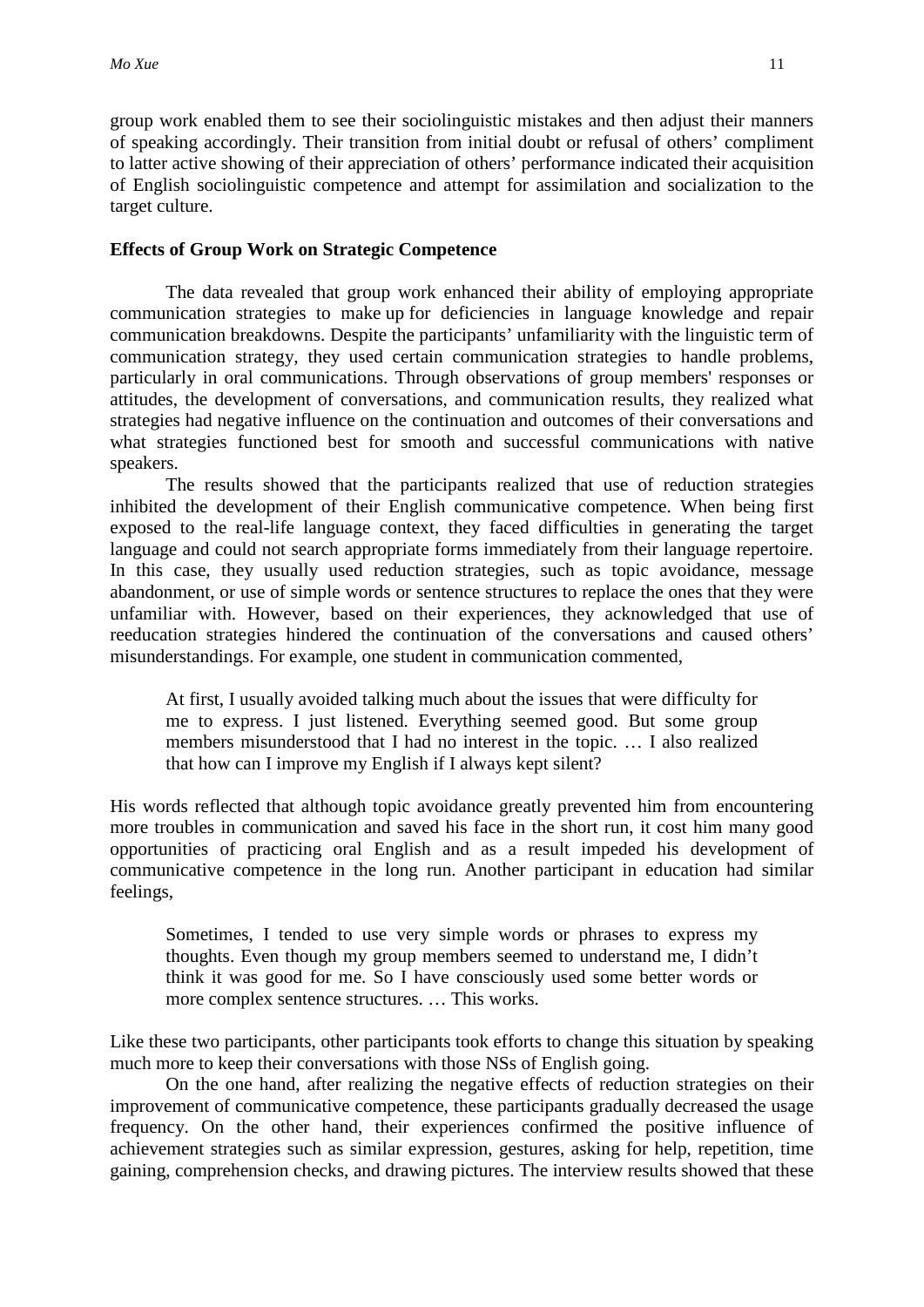strategies could lengthen the conversation and help them further acquire grammatical and social-cultural knowledge through dynamic interactions with NSs. One participant mentioned his use of synonym,

I think synonym is a very good method. When I can't find the best word, I use its synonym. For example, I used "excellent" to replace "distinguished" when I tried to praise one of my group members.

Use of synonyms or similar expressions helped him widen communication resources and achieve his original communication purpose. In addition, all the participants had experiences in using body language to assist their oral discussions with native group members. Their comments on body language included "direct", "convenient", "easy", "timesaving", and "effective". One participant who had been here for three years spoke of her interesting story:

Once I wanted to say "injection", but I forgot it at that time. As I used one of my fingers to point directly to my hand, as I asked a group member: "Could you please tell me how to say this in English?" Looking at me, he smiled and answered: "injection". … I think I can remember this word forever.

In one sense, use of body language helped express her ideas successful; in another sense, the word offered by the group member further broadened her vocabulary or reinforced her memory of the word. Other participants also agreed that body languages served as an effective means of ensuring an ongoing conversation. In addition, one participant in educational psychology talked about the usefulness of drawing pictures in describing an abstract issue. She said,

If I am unable to express something, for example, a theoretical concept, I would like to draw pictures. … My pictures are not vivid, but can show them [group members] a general framework or structure, for example, the relations among some variables. … It is very effective for me.

In this case, utilization of visual images helped her transfer her knowledge and intentions to others.

In a word, a comparison of failures and success in English communications increased their motivation to continue adopting achievement strategies whereas avoid using reduction strategies, which indicated their improvement in strategic competence. The improvement was achieved in an authentic discourse community created by group work. They developed their ability of managing the conversation.

#### **Discussion**

#### **Findings**

These participants' change of attitudes towards group work reflects the shift from the negotiation stage to the adjustment stage involved in culture shock (Pedersen, 1995). In the negotiation phrase, differences in pedagogical traditions between China and the U.S. make them encounter many unacquainted or unfavorable events that are inconsistent with their native cultural system. Since Chinese education has emphasized a teacher-centered approach, group work seems strange to these Chinese graduate students once they embark on their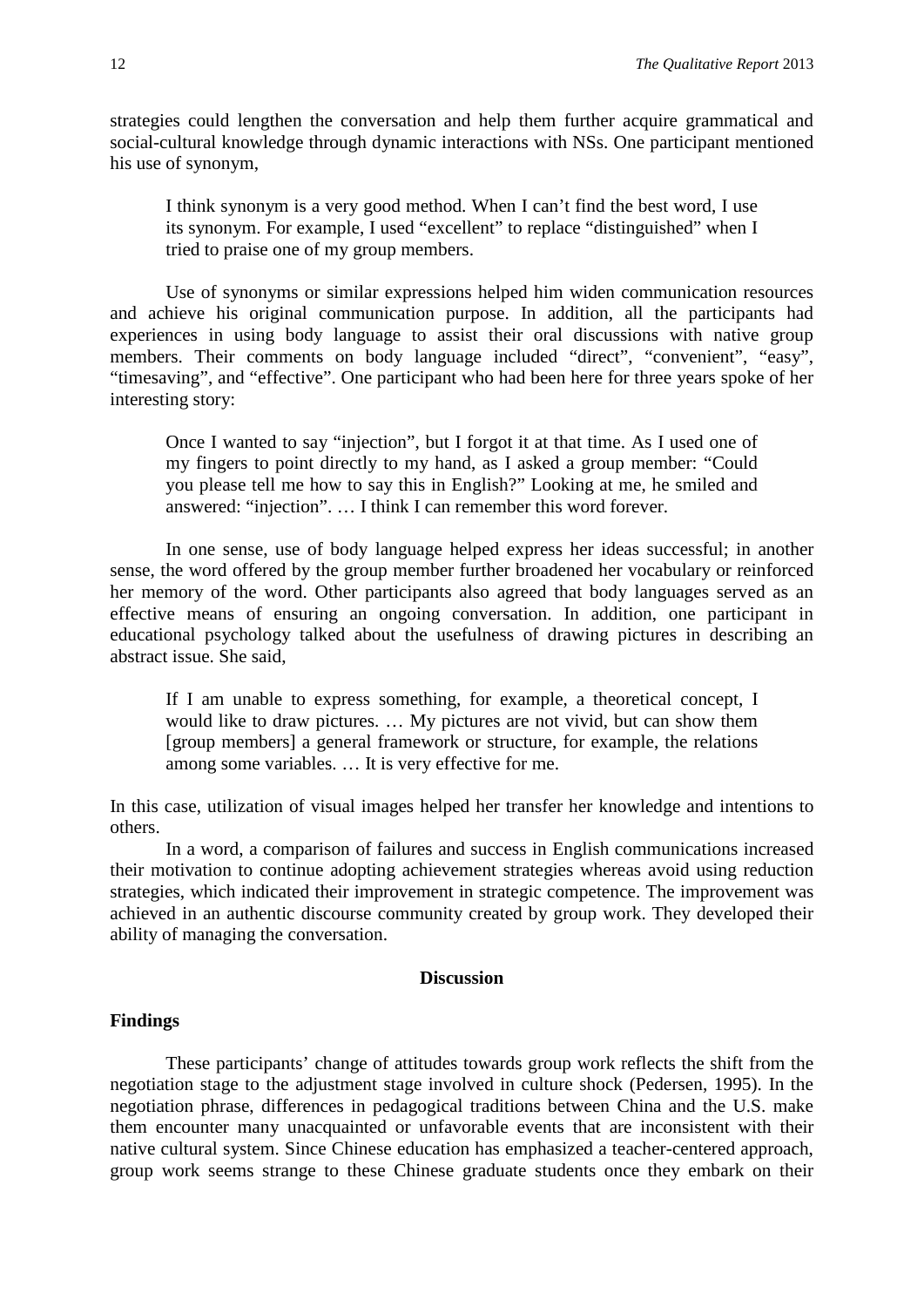studies in the U.S. academic environment. Besides, the focus on reading and writing in EFL instruction directly results in their weakness in practical communication competence. All these things cause their frustration and embarrassment, and negatively affect their ability to succeed in academics and interact with group members. The findings confirm previous literature that Chinese students' interpersonal communication skills and their previous educational experiences may disadvantage them in a pedagogical culture that rewards the assertive, communication, and cooperation (Beaver & Tuck, 1998; Holmes, 2004). After a period, they enter the adjustment phrase whereby they consciously adjust their speech acts and behavioral modes in order to socially integrate into the host culture. In this study, the participants' recognition of the positive influence of group work on their personal, academic, as well as L2 development results in their increasing initiative and efforts in adaptation to the group work culture. Fushino (2010) stated that students' willingness to communicate with group members in L2 is related to their beliefs about L2 group work.

The interview results show that group work improves Chinese graduate students' English communicative competence in terms of grammatical competence, sociolinguistic competence, and strategic competence in an authentic target language learning context. The results are in line with those of previous studies (Bejarano, 1987; Long & Porter, 1985; Sugino, 1994). Both formal and informal conversations and interactions with NSs created by group work help them attain the linguistic and socio-cultural knowledge, and communication skills of the target language.

First, the primary factor affecting the acquisition of grammatical competence is the input that language learners receive. Krashen (1981) highlighted the importance of comprehensible input for L2 acquisition. Group work improves Chinese international students' English grammatical competence by offering much natural comprehensive linguistic input regarding pronunciation, lexicon, and syntax. The group work studied in a U.S. class differs from that in China's EFL instructional context. In the U.S., most of the group members are NSs, so nearly all the language knowledge that these Chinese participants could get is from NSs in a natural and genuine language and social context. When these participants negotiate with group members for a task or project, whether face-to-face or through email, elearning, or chat room, those NSs' pronunciations, intonations, rhythm, native use of words and phrases, and sentence structures are all comprehensible and valuable input for Chinese students. These inputs differ greatly from the standardized EFL learning materials used in China and could not be obtained from those Chinese group members or EFL teachers in a China's class. Recognizing the differences in grammatical knowledge and output between them and NSs, they modify their grammatical utterances towards native.

Many sociolinguists regard socio-cultural aspects as an important external factor for language acquisition (Doughty & Long, 2003; Ellis, 1997; Hymes, 1972; Moore, 2008; Siegel, 2003). International students with the grasp of only grammatical competence would produce linguistically accurate but socially dysfunctional communications (Celce-Murcia, 2007). This study shows that group work has improved Chinese graduate students' sociolinguistic awareness and competence by equipping them with socio-cultural knowledge and norms of speaking of the host country. Group work immerses Chinese graduate students in a small cultural community where most members come from the U.S. culture. U.S. sociolinguistic features are "woven intricately into the very fiber of every member of the group and is a controlling influence" (Kohls, 2001, p. 26) in the ways they live, think, speak, and behave. Chinese students' initial viewing of American group members' speech acts, behaviors, and even the overall host culture through their native cultural lens would certainly cause cultural conflicts, mutual misunderstandings, and pragmatic fossilization (Liu, 2011; Selinker, 1972).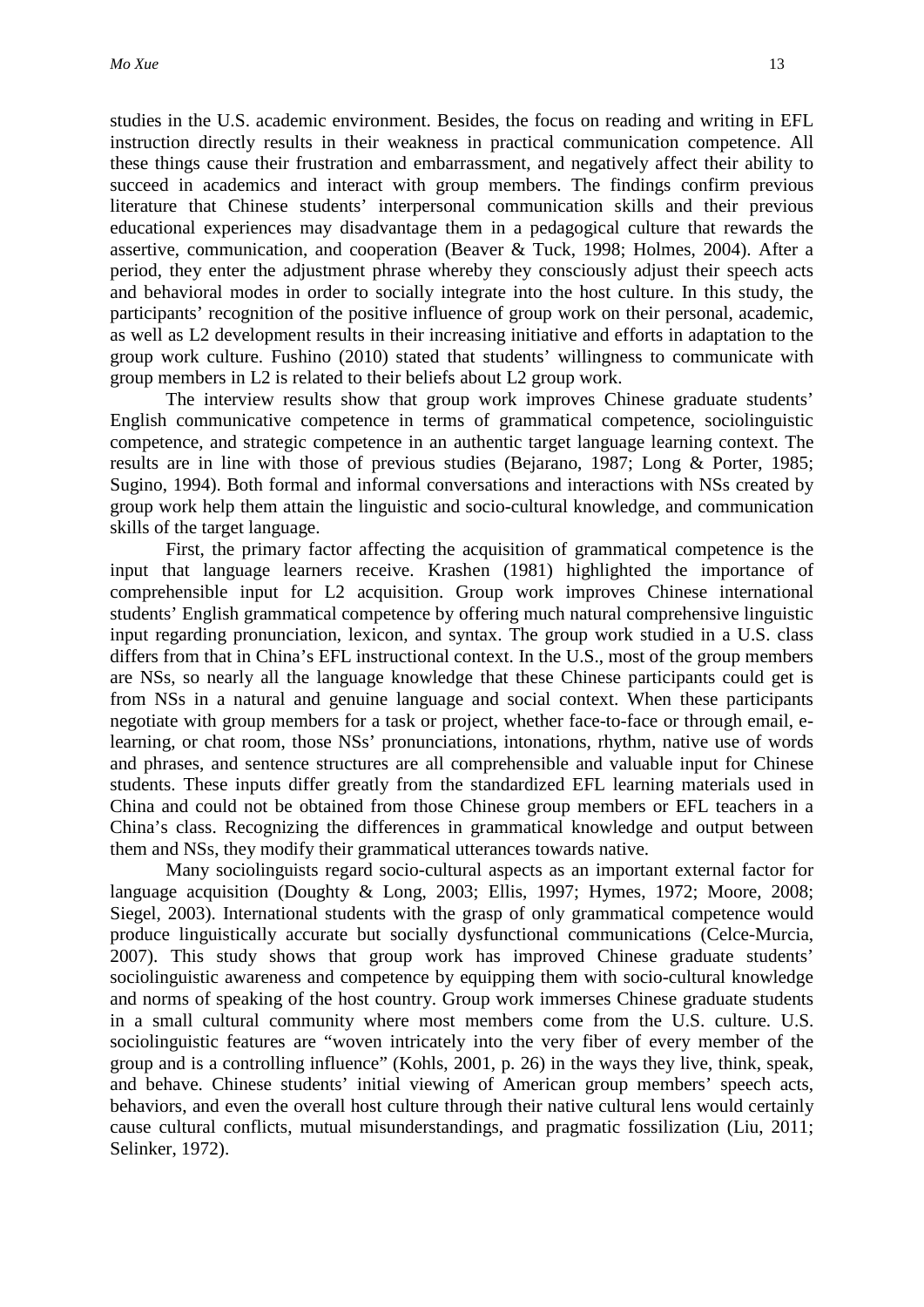Despite the fact that most of them might have learnt about U.S. sociolinguistic rules for speaking from various media, natural and appropriate application of these rules require repeated practices with native speakers. Through intensive involvement in meaning-based activities that are necessary for addressing a group task, Chinese students gradually acquire and internalize the conventions, customs, beliefs, and conversational norms of the target culture which are mirrored in group members' discourses and body movements. Group work provides such a realistic and meaningful language context for their ongoing enhancement of sociolinguistic competence. They develop their ability of adjusting their speech, conversation styles, and topics to fit the situation and socialize themselves to the host cultural environment. In this learning mode, Chinese students' achievement of a high level of sociolinguistic competence is not trained by teachers, but negotiated with the help of group members in a real L2 cultural context.

In addition, for L2 learners, successful communications not only need the command of grammatical and socio-cultural codes, but also require the ability of employing appropriate communication strategies to solve communication problems (Canale & Swain, 1980). Cohen (1998) and Dörnyei (1995) suggested that EFL learners' communicative proficiency can be improved through developing the ability of using communication strategies to compensate for their lack of target language sources. This study finds that group work contributes to the development of Chinese students' strategic competence by offering them with richly dynamic interactions that address the content objectives with native speakers within a normative sociocultural milieu. When conversation breakdowns occur, they instinctively resort to some strategies including topic avoidance, message abandonment, approximation, circumlocution, stalling, drawing, or paralinguistic behaviors. Practical success and failures in achieving initial communication purposes tell them the effects of every kind of communication strategy. In this study, Chinese graduate students' increasing awareness of adopting achievement strategies rather than reduction strategies implies their improvement in strategic competence and English proficiency. Their opinions of reduction strategies are in line with previous studies that reduction strategies are negative for mutual understanding and common among low-proficiency-level speakers of a foreign language (Dörnyei & Scott, 1997; Faerch & Kasper, 1983). Nakatani (2006) stated that using achievement strategies are regarded as good learners' behaviors because of their efforts to achieve effective and successful communications, but using reduction strategies are common among low-proficiency learners since they avoid solving communication problems and give up in conveying messages. Therefore, Chinese students' enhancement in strategic competence indicates as well as further advances the improvement of their English communicative competence.

To sum up, this study found students' changes in attitudes and lived experiences with group work and provided an in-depth analysis of the effects of group work on Chinese international graduate students' English communicative competence based on Canale and Swain's (1980) theory, which has not been addressed before. It is concluded that the best way to learn a foreign language is to absorb and internalize it through natural social and cultural negotiations. As suggested by this study, group work in an authentic language context serves as a valuable language resource that makes more readily available to overseas students the knowledge and culturally related interactions of practicing English needed to achieve curriculum and communication goals.

#### **Limitations**

There are two limitations in this study. First, the sample size is small. The participants who come from one public research university cannot represent all the Chinese international graduate students in the United States. Thus, the results of this study should be cautiously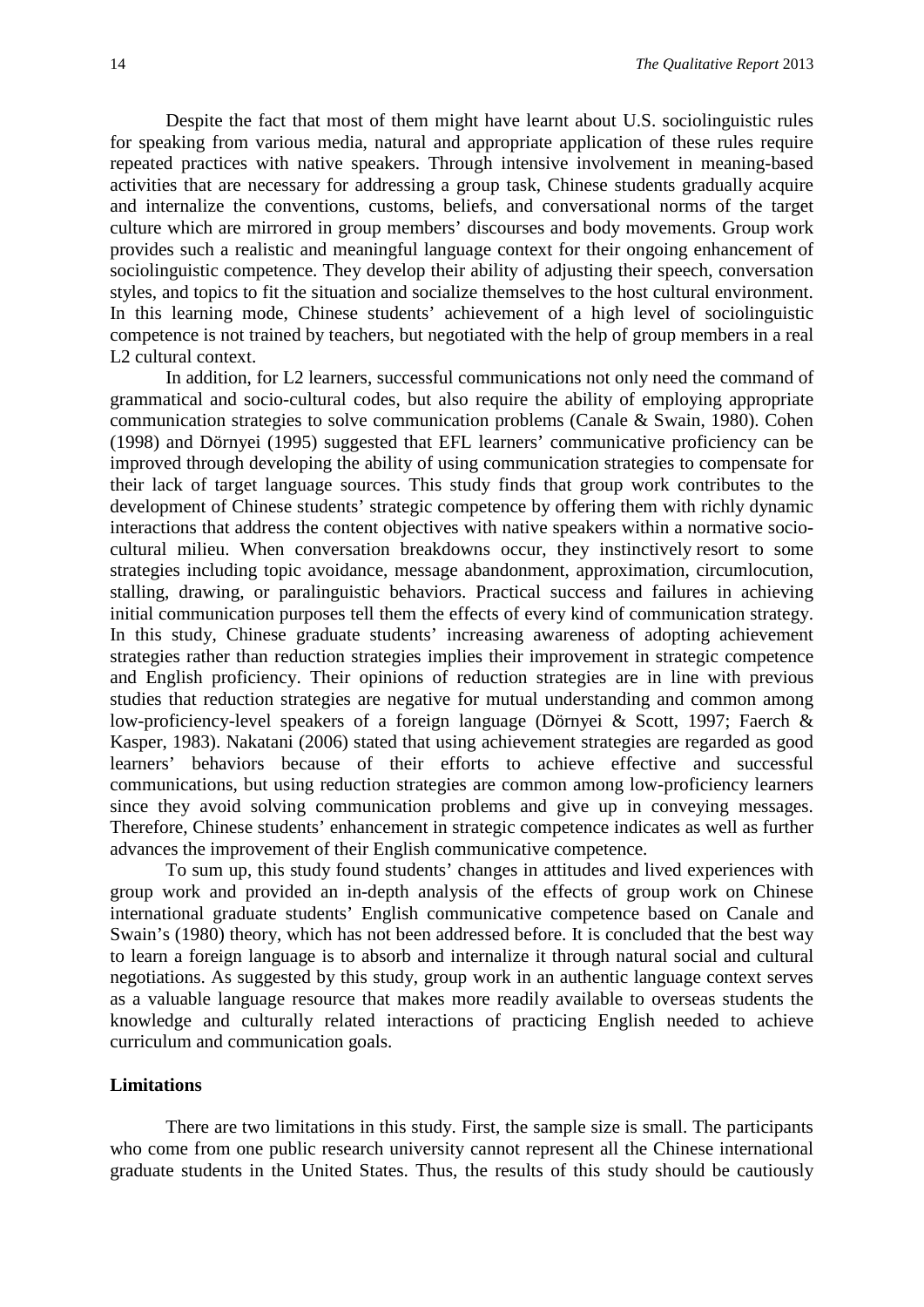generalized to other cases. Second, the data are collected only from interviews, so methodological triangulation is not employed. Methodological triangulation could increase the validity of the results by involving using more than one method to gather data, such as interviews, observations, questionnaires, and documents (Denzin, 2006). Therefore, member checking and peer debriefing are conducted to enhance the trustworthiness of this study,

#### **Implications**

The findings of this study will be of practical importance to educational researchers, international students, and university EFL instruction in China. First, this study contributes to the literature on group work and foreign language communicative competence and has implications for educational researchers. Further study can address the relationships between the time for adjustment to group work and individual variables such as age, gender, English proficiency, length of stay, educational background, and discipline. Researchers could also study international students' lived experiences in language socialization in their involvement in group work. Similar research should be conducted into the effects of group work on English communicative competence of international graduate students from other nationalities, which would enrich knowledge about this issue.

Second, drawing on these Chinese graduate students' lived experiences in group work, future international students from China as well as from other countries where teachercentered instruction have been emphasized could become familiar with group work, its purposes, advantages, and effects on their English communicative competence, so that they are able to overcome the difficulties and adjust better to this learning mode and even to the American educational environment as soon as possible.

Third, based on the results of this study, university EFL teachers and administrators in China should realize the inadequacy of their EFL teaching in meeting overseas Chinese students' daily communication requirements. They need to conceptualize strategies for solving the problems existing in current EFL instruction, such as playing a growing importance on English speaking and listening proficiency, creating more effective communication opportunities both inside and outside the class with NSs of English, or involving a variety of accents in listening materials. Furthermore, they should realize the need of incorporating cultural knowledge and communication strategies into foreign language curricula to improve students' communicative competence in a comprehensive way.

#### **Conclusions**

The results of this study demonstrate that Chinese international graduate students' attitudes towards group work go through changes from initial dislike to noticeable enthusiasm for participation. Their initial dislike is grounded in their limited English speaking and listening proficiency as well as in the pedagogical cultural conflictions between the two nations. Afterwards, they gradually adapt themselves to it in order to succeed in the new academic environment.

This study shows that besides facilitating students' grasp of curriculum contents, group work under natural English-speaking settings contributes to the development of Chinese students' English communicative competence in terms of grammatical competence, sociolinguistic competence, and strategic competence. It facilitates EFL learners' assimilation of target language through a communicative learning process. Their acquisitions of these three kinds of competence are integrated and reciprocal. With their increasing improvement in communicative competence through group work, they are able to speak appropriately in a wide variety of settings, which would advances their socialization to the host culture.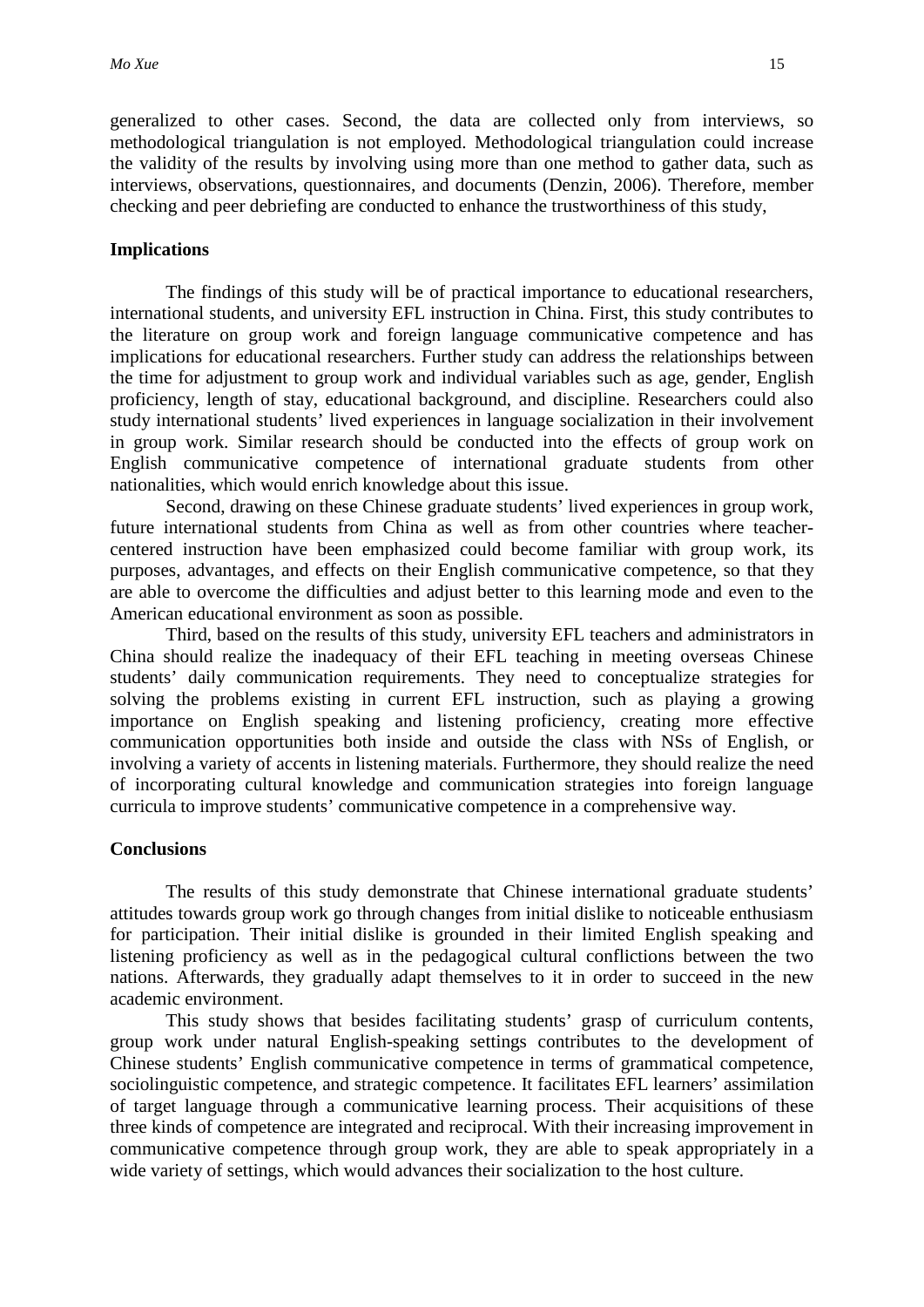#### **References**

- Adams, D. M., & Hamm, M. E. (1990). *Cooperative learning: Critical thinking and collaboration across the curriculum*. Springfield, IL: Charles C. Thomas*.*
- Bachman, L. (1990). *Fundamental considerations in language testing.* Oxford: Oxford University Press.
- Beaver, B., & Tuck, B. (1998). The adjustment of overseas students at a tertiary institution in New Zealand. *New Zealand Journal of Educational Studies*, *33*, 167-179.
- Bejarano, Y. (1987). A cooperative small-group methodology in the language classroom. *TESOL Quarterly, 21*(3), 483-504.
- Bonner, A., & Tolhurst, G. (2002). Insider-outsider perspectives of participant observation. *Nurse Researcher, 9*(4), 7-19.
- Bormann, E. G., & Bormann, N. C. (1976). *Effective small group communication*. Minnesota: Burgess Publishing Company.
- Canale, M., & Swain, M. (1980). Theoretical bases of communicative approaches to second language teaching and testing. *Applied Linguistics, I*(1), 1-47.
- Celce-Murcia, M. (2007). Rethinking the role of communicative competence in language teaching. In E. A. Soler & M. P. S. Jordà (eds.), *Intercultural language use and language learning* (pp. 41-57). The Netherlands: Springer.
- Chomsky, N. (1965). *Aspects of the theory of syntax*. Cambridge, MA: The MIT Press.
- Cohen, A. D. (1998). *Strategies in learning and using a second language*. Essex, England: Longman.
- Conklin, T. (2007). Method or madness: Phenomenology as knowledge creator. *Journal of Management Inquiry, 16*(3), 275-287.
- Creswell, J. W. (1998). *Qualitative inquiry and research design: Choosing among five traditions*. Thousand Oaks, CA: Sage Publications.
- Davidson, N., & Worsham, T. (1992). *Enhancing thinking through cooperative learning*. New York, NY: Teacher College Press.
- Denzin, N. (2006). *Sociological methods: A sourcebook.* Piscataway, NJ: Aldine Transaction.
- Dörnyei, Z. (1995). On the teachability of communication strategies. *TOSEL Quarterly, 29*, 55-85.
- Dörnyei, Z., & Scott, M. L. (1997). Communication strategies in a second language: Definitions and taxonomies. *Language Learning, 47*, 173-210.
- Doughty, C. J., & Long, M. H. (2003). *The handbook of second language acquisition*. Malden, MA: Blackwell Publishing Ltd.
- Doughty, C., & Pica, T. (1986). "Information gap" tasks: Do they facilitate second language acquisition? *TESOL Quarterly, 20*, 305-325.
- Edmunds, S., & Brown, G. (2010). Effective small group learning: AMEE Guide No. 48. *Medical Teacher, 32*, 715–726.
- Ellis, R. (1997). *Second language acquisition*. New York: Oxford University Press.
- Embassy of the Peoples' Republic of China in the United States of America. (2003). *More overseas Chinese students returning home to find opportunities*. Retrieved from <http://www.china-embassy.org/eng/gyzg/t42338.htm>
- Faerch, C., & Kasper, G. (1983). Plans and strategies in foreign language communication. In C. Faerch, & G. Kasper (Eds.), *Strategies in interlanguage communication* (pp. 20- 60). New York, NY: Longman.
- Fearon, C., McLaughlin, H., & Eng, T. Y. (2012). Using student group work in higher education to emulate professional communities of practice. *Education + Training, 54*(2/3), 114-125.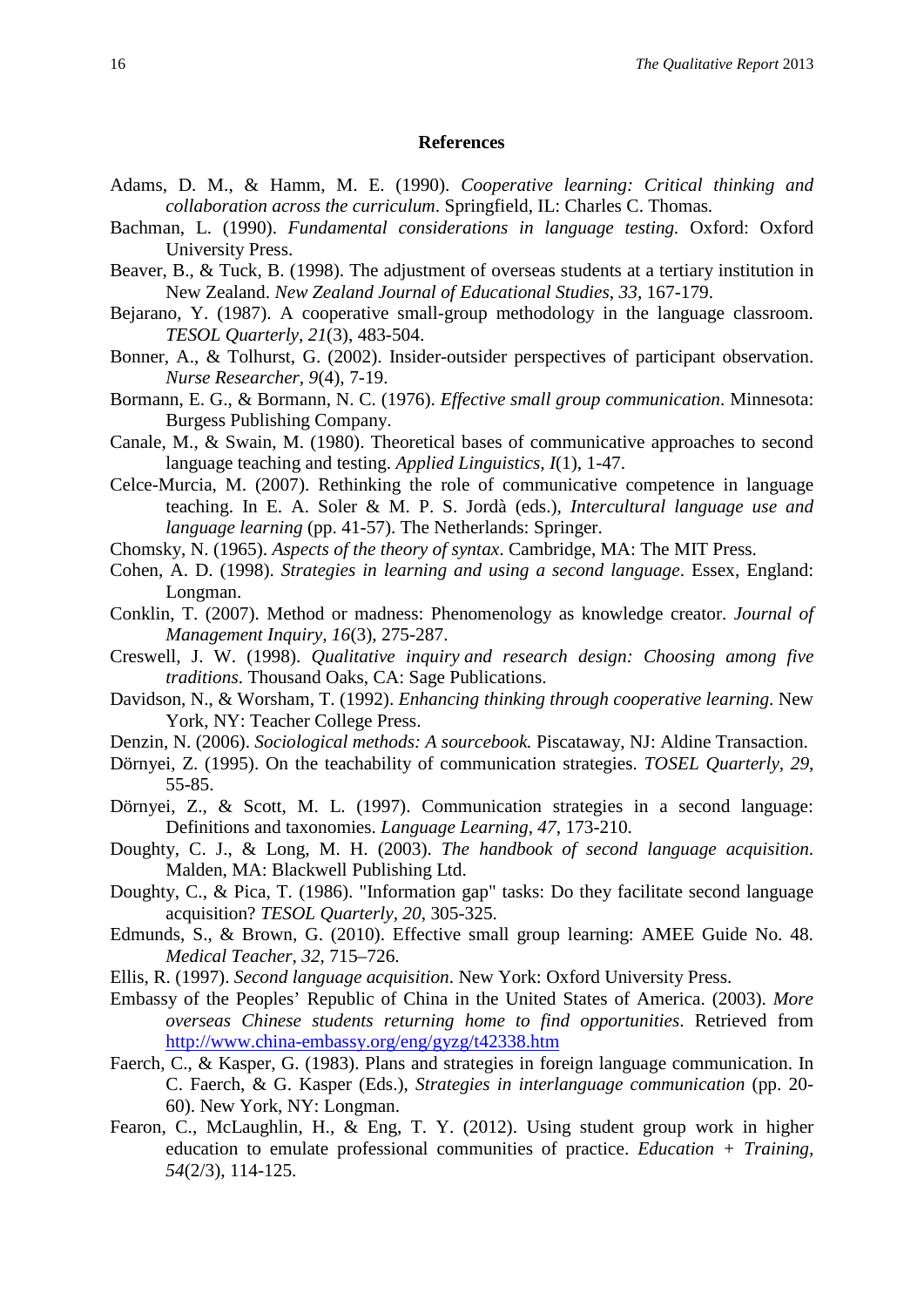- Fushino, K. (2010). Causal relationships between communication confidence, beliefs about group work, and willingness to communicate in foreign language group work. *TOSEL Quarterly, 44*(4), 700-724.
- Gilmore, A. (2011). "I prefer not text": Developing Japanese learners' communicative competence with authentic materials. *Language Learning, 61*(3), 786-819.
- Greenewald, M. J. (1980). Developing communicative competence in oral reading. *The French Review, 54*(1), 121-124.
- Helt, R. C. (1982). Developing communicative competence: A practical model. *The Modern Language Journal, 66*(3), 255-262.
- Holmes, P. (2004). Negotiating differences in learning and intercultural communication: Ethnic Chinese students in a New Zealand university. *Business Communication Quarterly, 67*, 294–307.
- Husserl, E. (1931). *Ideas toward a pure phenomenology and a phenomenological philosophy* (W.R.B. Gibson, Trans.). New York, NY: Humanities Press.
- Hymes, D. (1972). On communicative competence. In J. Pride, & J. Holmes (Eds.), *Sociolinguistics* (pp. 269-293). Harmondsworth, England: Penguin Books.
- Institute of International Education. (2011). *Open doors 2011: International student enrollment increased by 5 percent in 2010/11*. Retrieved from [http://www.iie.org/Who-We-Are/News-and-Events/Press-Center/Press-](http://www.iie.org/Who-We-Are/News-and-Events/Press-Center/Press-Releases/2011/2011-11-14-Open-Doors-International-Students)[Releases/2011/2011-11-14-Open-Doors-International-Students](http://www.iie.org/Who-We-Are/News-and-Events/Press-Center/Press-Releases/2011/2011-11-14-Open-Doors-International-Students)
- Johnson, D. W., & Johnson, R.T. (1994). *Learning together and alone: Cooperative, competitive and individualistic learning*. Boston: Allyn & Bacon.
- Johnston, L., & Miles, L. (2004). Assessing contributions to group assignments. *Assessment and Evaluation in Higher Education*, 29(6), 751-768.
- Kohls, L. R. (2001). *Survival kit for overseas living: For Americans planning to live and work abroad* (4<sup>th</sup> ed.). Boston, MA: Intercultural Press, Inc.
- Krashen, S. (1981). *Second language acquisition and second language learning*. New York, NY: Pergamon Press.
- Lado, R. (1961). *Language testing: the construction and use of foreign language tests: A teacher's book*. New York, NY: McGraw-Hill Book Company.
- Li, M. S., & Campbell, J. (2008). Asian students' perceptions of group work and group assignments in a New Zealand tertiary institution. *Intercultural Education, 19*(3), 203- 216.
- Lincoln, Y. S., & Guba, E. G. (1985). *Naturalistic inquiry*. Newbury Park, CA: Sage Publications.
- Liu, L. (2011). An international graduate student's ESL learning experience beyond the classroom. *TESL Canada Journal, 29*(1), 77-92.
- Long, M. H., Adams, L., McLean, M., & Castafios, F. (1976). Doing things with words: Verbal interaction in lockstep and small group classroom situations. In J. Fanselow, & R. Crymes (eds.), *On TESOL'76* (pp. 137-53). Washington, DC: TESOL.
- Long, M. H., & P. A. Porter (1985). Group work, interlanguage talk, and second language acquisition. *TESOL Quarterly, 19*, 207-227.
- Marshall, C., & Rossman, G. B. (2011). *Designing qualitative research* (5th ed.). Thousand Oaks, CA: Sage Publications.
- Maxwell, J. A. (1996). *Qualitative research design: An interactive approach*. Thousand Oaks, CA: Sage Publications.
- Moore, L. (2008). Language socialization and second/foreign language and multilingual education in non-Western settings. In P. Duff, & N. H. Hornberger (Eds.), *Encyclopedia of language and education* (pp. 2742-2752). Norwell, MA: Kluwer Academic Publishers.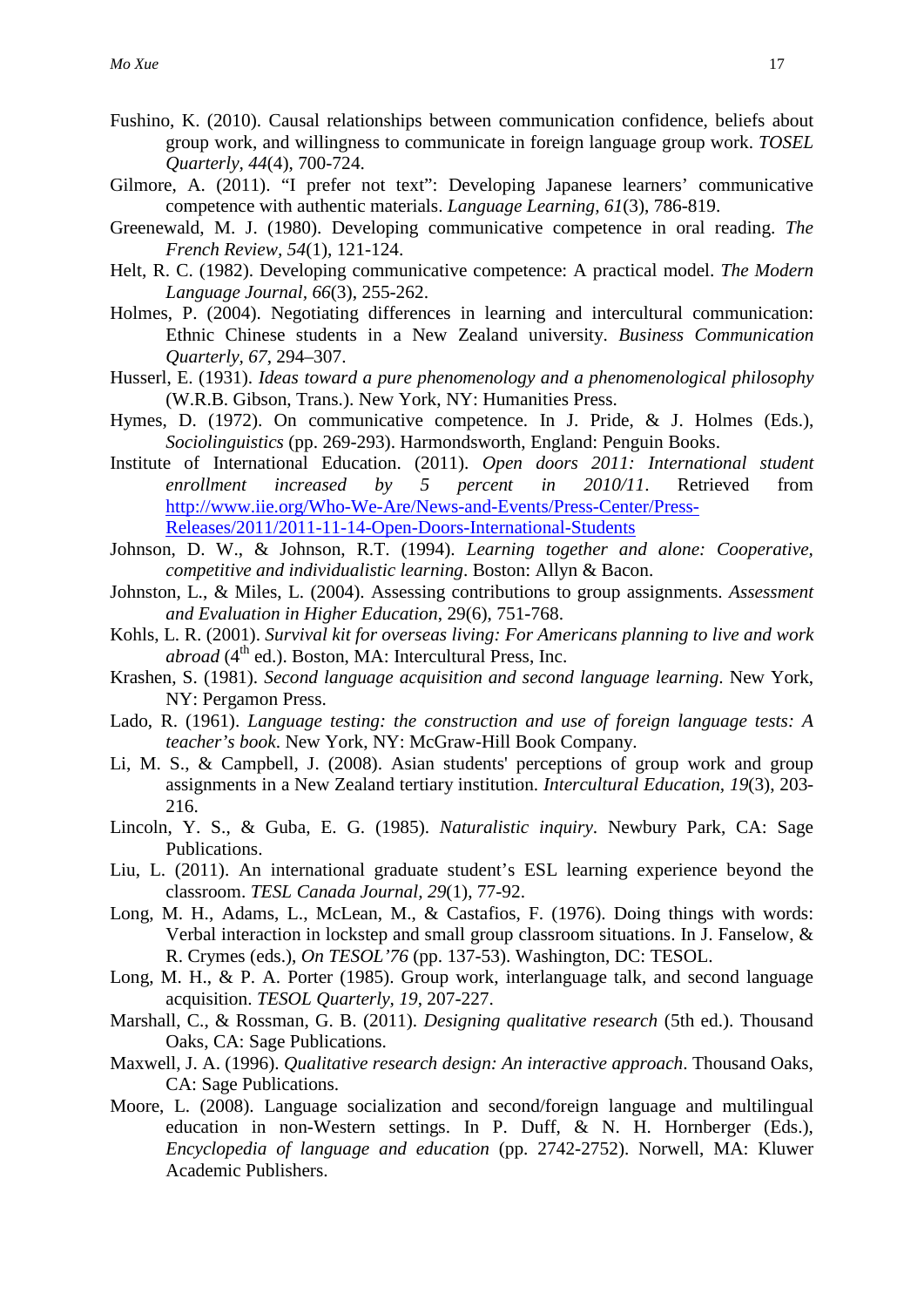Moustakas, C. (1994). *Phenomenological research methods*. Thousand Oaks, CA: Sage.

- Nakatani, Y. (2006). Developing an oral communication strategy inventory. *The Modern Language Journal, 90*, 151-168.
- Olivera, F., & Strauss, S. (2004). Group-to-individual transfer of learning-cognitive and social factors. *Small Group Research, 35*(4), 440-465.
- Orleans, L. A. (1988). *Chinese students in America: Policies, issues and numbers*. Washington, DC: The National Academy of Sciences.
- Patton, M. Q. (1990). *Qualitative evaluation and research methods* (2nd ed.). Newbury Park, CA: Sage Publications.
- Pedersen, P. (1995). *The five stages of culture shock: Critical incidents around the world*. Westport, CT: Greenwood Press,
- Perkins, C. (1977). A comparison of the adjustment problems of three international groups. *Journal of College Student Personnel*, *18*, 382–388.
- Pica, T., & Doughty, C. (1985). The role of group work in classroom second language acquisition. *Studies in Second Language Acquisition, 7*(2), 233-248.
- Rao, G. L. (1976). *Overseas students in Australia*. Canberra: The Australian National University.
- Sawir, E. (2005). Language difficulties of international students in Australia: The effects of prior learning experiences. *International Education Journal, 6*(5), 567-580.
- Selinker, L. (1972). Interlanguage. *International Review of Applied Linguistics in Language Teaching, 10*(3), 209-231.
- Sherry, M., Thomas, P., & Chui, W. H. (2010). International students: a vulnerable student population. *Higher Education, 60*, 33–46.
- Siegel, J. (2003). Social context. In C. Doughty, & M. Long (Eds.). *The handbook of second language acquisition* (pp. 178-223). Malden, MA: Blackwell.
- Sugino, T. (1994). Small group work and second language learning among Japanese learners of English. *Intercultural Communication Studies, IV*(1), 103-121.
- Taylor, B. P. (1987). Teaching ESL: Incorporating a communicative, student-centered Component. In M. H. Long, & J. C. Richards (Eds.), *Methodology in TESOL (*pp. 45- 59), New York, NY: Newbury House.
- Taylor, M. J. (1987). *Chinese pupils in Britain: A review of research into the education of pupils of Chinese origin*. Windsor, UK: Nfer-Nelson.
- The Chronicle of Higher Education. (2012). *Number of foreign students in U.S. hit a new high last year*. Retrieved from http://chronicle.com/article/Number-of-Foreign-Students- /49142/
- Tiong, K. M., & Yong, S. T. (2004, July). Confucian heritage culture learners' and instructors' expectations and preferences in collaborative learning: Convergence or divergence? Paper presented at the HERDSA Conference, Miri, Sarawak. Retrieved from<http://www.herdsa.org.au/wp-content/uploads/conference/2004/PDF/A055-jt.pdf>
- Trice, A.G. (2004). Mixing it up: International graduate students' social interactions with American students. *Journal of College Student Development, 45*, 671-687.
- Wan, G. (2001). The learning experience of Chinese students in American universities: A cross-cultural perspective*. College Student Journal*, *35*, 28–44.
- Watt, D. (2007). On becoming a qualitative researcher: The value of reflexivity. *The Qualitative Report, 12*(1), 82-101. Retrieved from http://www.nova.edu/ssss/QR/QR12-1/watt.pdf
- Williams, S. (2011). Engaging and informing students through group work. *Psychology Teaching Review, 17*(1), 24-34.
- Wong, J.K. (2004). Are the learning styles of Asian international students culturally or contextually based? *International Education Journal, 4*(4), 154–166.